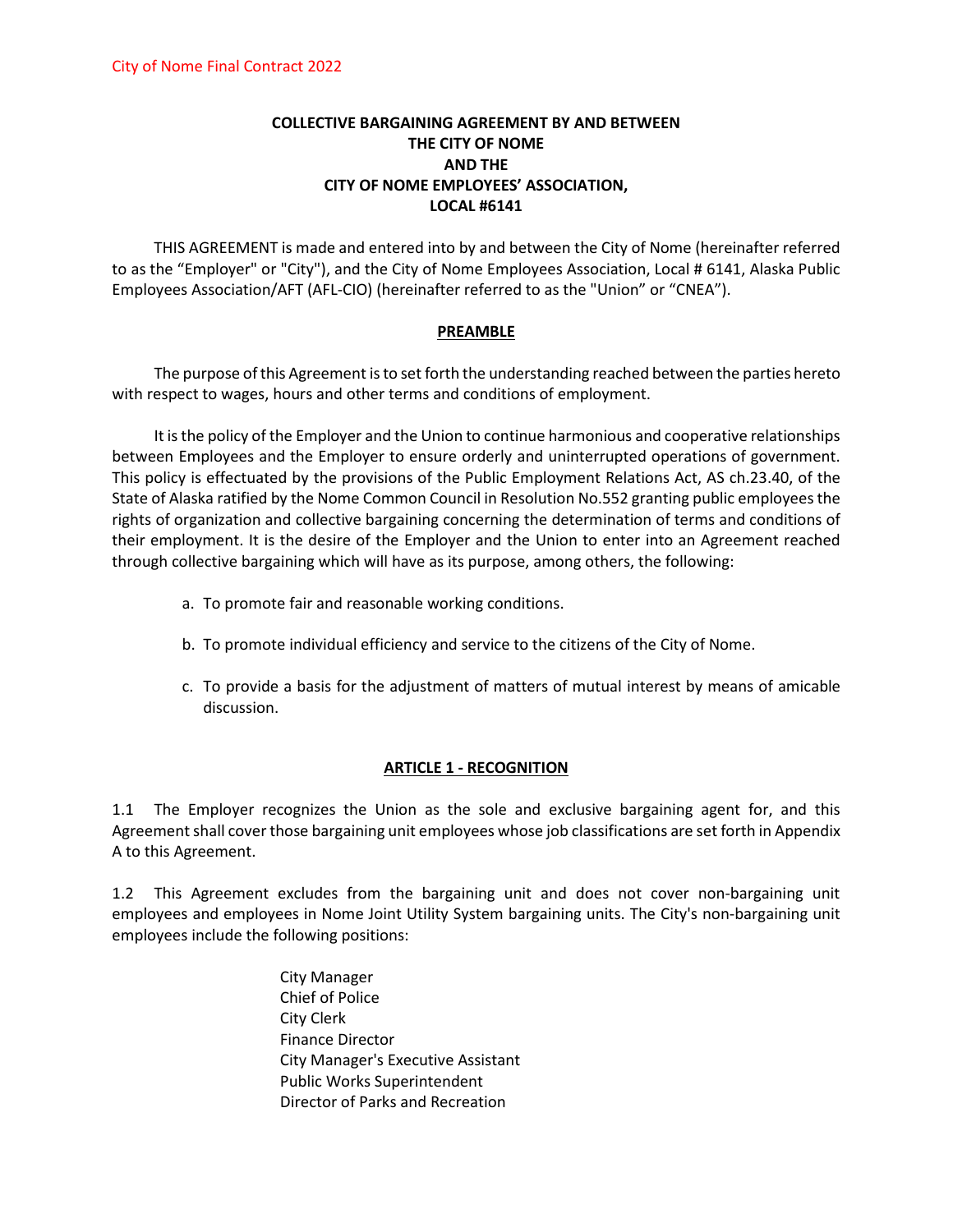Fire Marshall **Harbormaster** Building Inspector City Engineer Deputy Police Chief Port Director City Planner Director of Economic Development HR Manager

1.3 In the event of disagreement between the parties regarding inclusion or exclusion of a new position in the bargaining unit, the dissatisfied party shall petition the Alaska Labor Relations Agency for a unit clarification hearing to decide the placement of the questioned position.

### 1.4 Definitions.

1.4.1 Represented Employees. The following employees are covered by this Agreement:

a. Probationary Employee. A probationary employee is an employee who is working during the first six (6) months of employment with the Employer from the most recent date of hire.

b. Regular Full-Time Employee. A regular full-time employee is an employee who has completed probationary status and is scheduled to regularly work thirty (30) or more hours per workweek.

c. Regular Part-Time Employee. A regular part-time employee is an employee who has completed probationary status and is regularly scheduled to work less than thirty (30) Regular part-time employees receive all benefits provided under this Agreement except that leave accruals and holiday pay are prorated on the basis of the employee's scheduled workweeks.

d. Temporary Employee. A temporary employee is an employee who when hired by the Employer is advised that the employment is of a temporary nature. Temporary employees shall be accorded all provisions of this Agreement, except that they shall not receive insurance, leave accrual and retirement. If the Temporary employee's employment exceeds six (6) consecutive months, the employee will become a regular, part-time or full-time employee.

1.4.2 Unrepresented Employees and Persons. The following persons are not covered by this Agreement:

a. Independent Contractors. An independent contractor is a person who performs services for the City of Nome as an independent contractor, as defined by applicable law, and not as an employee.

b. Casual Employees. Employees hired on an intermittent or short-term, basis for periods of less than 30 days per year are considered casual employees.

c. Grant Employees. Employees hired by the City to perform services for the duration of a discreet, non-renewing state or federal grant such as construction projects, are considered grant employees. This does not include employees of the City who occupy customary and usual job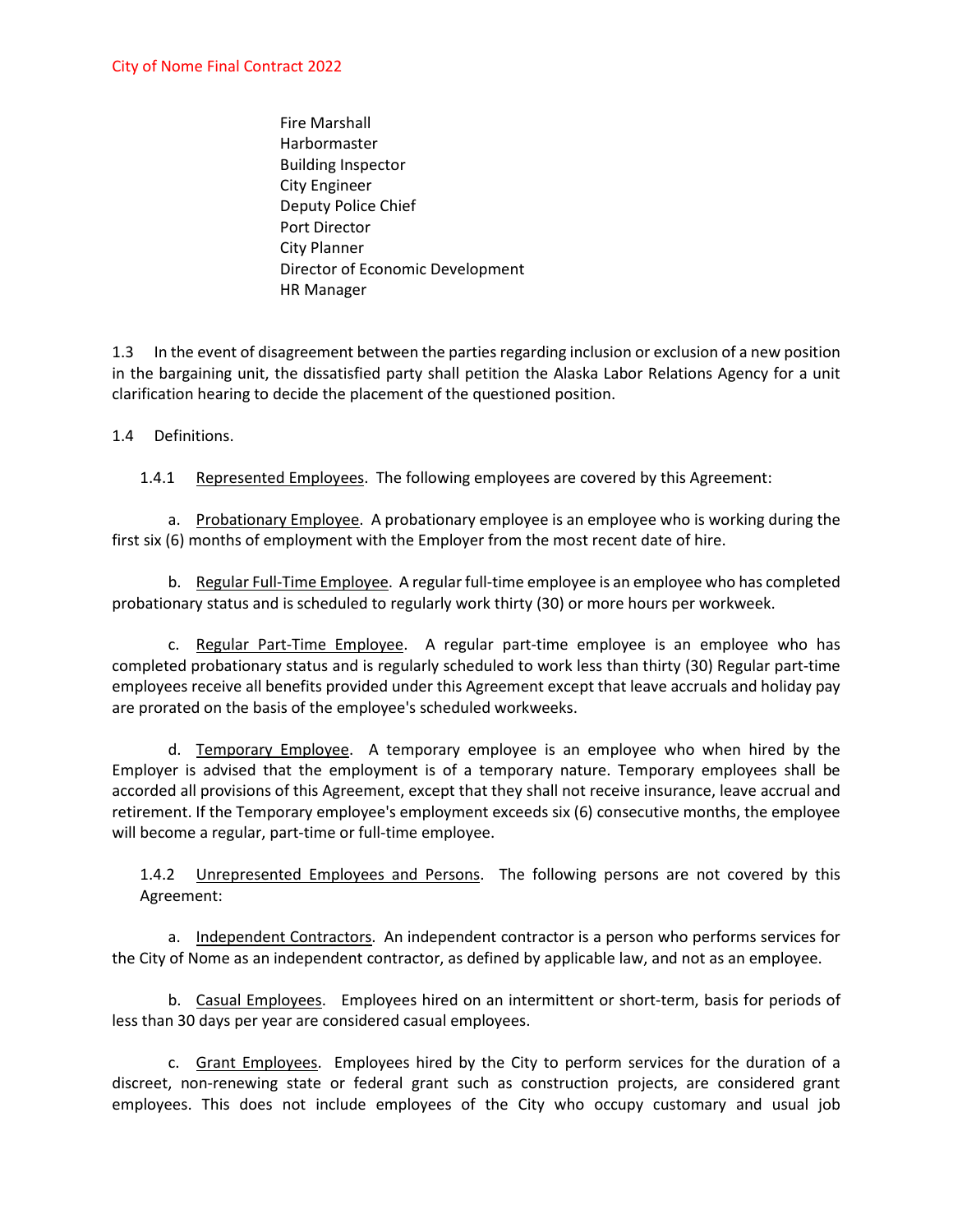classifications listed at Appendix A or perform services under continuing grants and who have a reasonable expectation of continued employment with the City.

d. Seasonal Employees. Employees who are classified in the budget as seasonal employees.

## **ARTICLE 2 - MANAGEMENT RIGHTS**

2.1 It is recognized that the Employer retains the right, except as otherwise expressly provided in this Agreement, to manage the affairs of the City of Nome and to direct its work force. Such functions of the Employer include, but are not limited to:

a. Recruit, examine, select, promote, transfer and train employees of its choosing, and to determine the methods of such actions;

b. Assign and direct the work, develop and modify class specifications, as well as assignment of the salary range for each classification and allocate positions to those classifications, determine the methods, materials and tools to accomplish the work, designate duty stations and assign employees to those duty stations;

c. Reduce the work force due to lack of work, funding, or other cause consistent with efficient management, discipline, suspend, demote or dismiss employees for just cause;

d. Establish reasonable work rules, assign the hours of work, and assign employees to shifts of its designation.

2.2 All of the functions, rights, powers and authority of the Employer not specifically abridged, delegated or modified by this Agreement are recognized by CNEA as being retained by the Employer.

## **ARTICLE 3 - UNION RIGHTS**

3.1 Up to three (3) bargaining unit members may be designated by CNEA as Employee Representatives, and the Employer shall recognize them as representatives of the CNEA. The Union will submit the names of the designated representatives in writing, and will update the list at the time of any change. The Employee Representatives must perform work for the Employer to the same extent as any other employee in the same job classifications.

3.2 The Employer shall make up to nine (9) hours per month during working hours available to the Employee Representatives to handle grievances, provide information concerning CNEA to new Employees or for union training. This time shall be considered "business leave" and shall accumulate but not exceed a total of 108 hours a year for the CNEA. This time shall be paid at the employee's straight time rate and shall not count toward the calculation of over time. Normal protocol will be observed with their supervisor prior to engaging in duties as Employee Representative. Employee Representatives shall, wherever possible, conduct representation duties outside the presence of other employees. Limits on time spent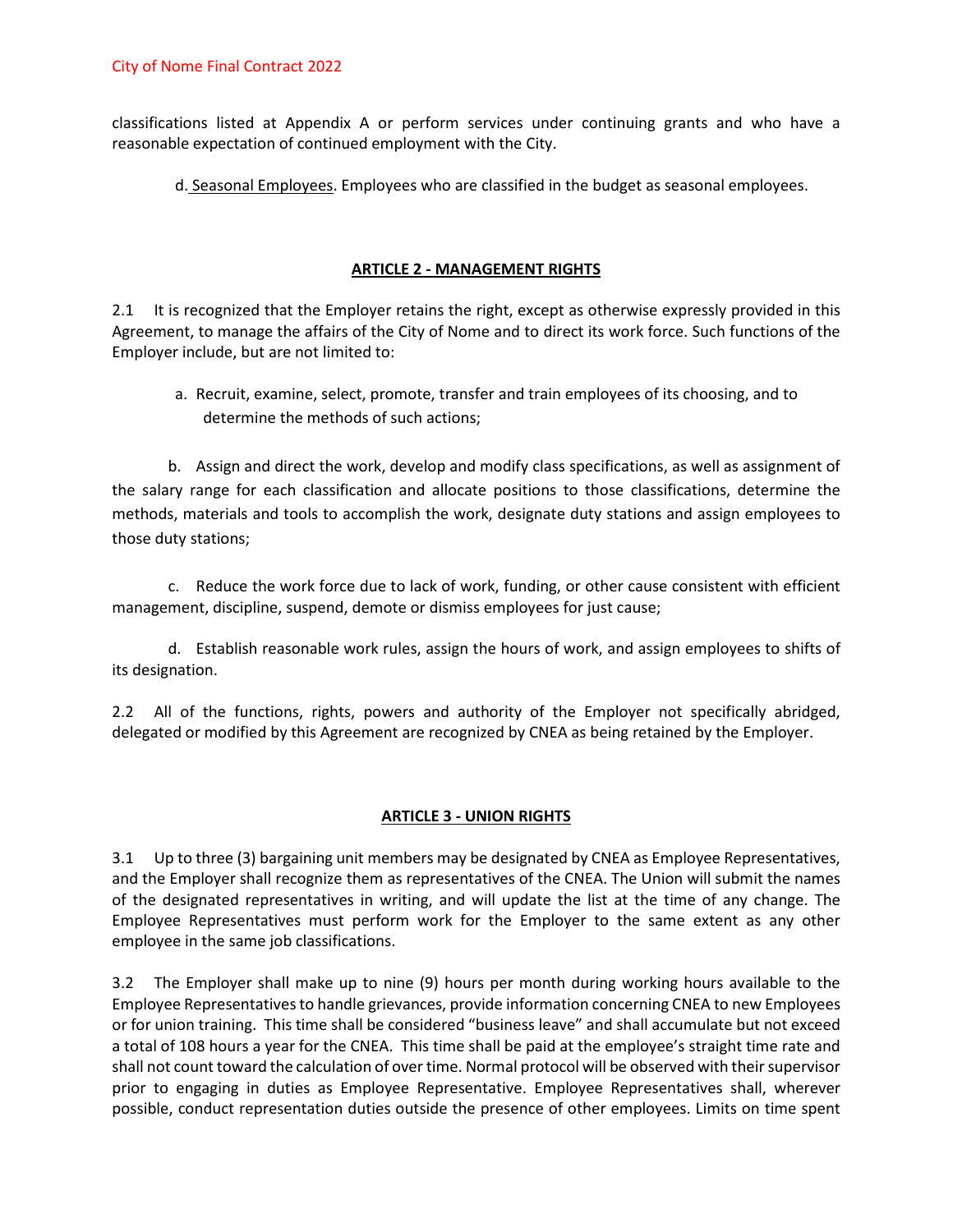during working hours do not apply to elected employee negotiators during contract negotiations. Reasonable time spent preparing for and conducting contract negotiations is business leave.

3.3 CNEA representatives who are not employees of the City shall be authorized and empowered to speak for the CNEA in all matters governed by this Agreement. Upon reasonable advance notice from a Union representative to the City Manager or designee, the Union representative may visit the premises of the Employer for the purpose of ascertaining whether the Agreement is being observed.

3.4 Where there is appropriate meeting space in buildings owned or leased by the Employer, this space may be used for meetings during non-business hours by the Union, provided that a request is approved in advance pursuant to the rules of the department concerned.

3.5 The Employer shall furnish to the Union a list of employees and their addresses in the City twice yearly at no cost to the Union. The first such listing will be furnished as soon as possible after execution of this Agreement. The Employer shall furnish to the Union a list of employees and their addresses at other reasonable times on request from the Union. The Union will pay the cost of such additional lists.

## **ARTICLE 4 - HIRING**

4.1 The Employer has the absolute right when vacancies occur, or when it determines that new employees are needed to perform any work covered by this Agreement, to consider any candidates it deems eligible and qualified. The Employer is not limited in the sources it may utilize in obtaining such employees.

4.2 The Employer retains its right to promote or transfer employees as it deems necessary and appropriate. If the Employer decides to mandatorily reassign an employee, the employee shall not suffer a reduction in the regular hourly wage rate.

4.3 An employee who voluntarily terminates his position in good standing while holding a regular position may be rehired with the City of Nome within twelve (12) months from the employee's date of separation and shall not suffer a reduction in personal leave accrual and maintain their previous step while returning only to the same position.

### **ARTICLE 5 - UNION SECURITY AND DUES CHECK OFF**

5.1 CNEA owes all Represented Employees the same responsibilities and is to provide benefits and services to all represented Employees.

An employee representative or Local Union Officer will be allowed to meet with the newly hired employee for up to one (1) hour after the City's new employee orientation. The meeting will be conducted within the first two weeks of employment. Union business leave may be used to cover the time spent on the meeting.

5.2 The Employer will not negotiate with any Employee or organization other than CNEA with reference to terms and conditions of employment of Employees in this Unit.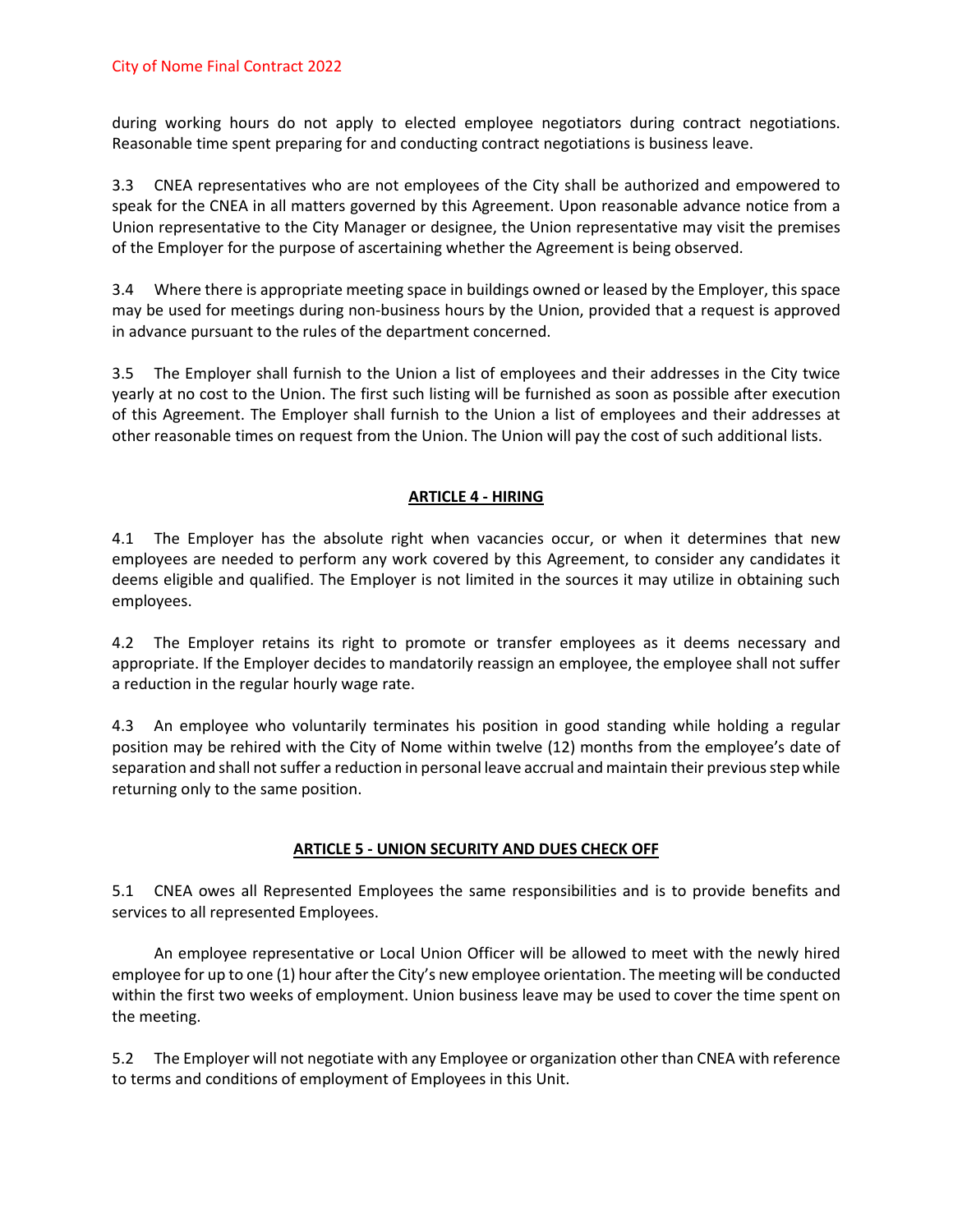5.3 Employees covered by this Agreement will have dues, initiation fees or other Employee benefits under this section deducted from the pay to which they are otherwise entitled. Such deductions will be transmitted to the Alaska Public Employees Association (APEA/AFT) along with a list detailing the purpose and names of the Employees from whose pay the deductions were made. Other deductions for Union sponsored benefits programs may be included by mutual agreement. The Employee shall authorize such payroll deductions by a check-off form provided by APEA/AFT. The Employer shall make the deductions so authorized and promptly forward these deductions to APEA/AFT.

5.4 No other Employee organization shall be accorded payroll deduction privileges with regard to the City Employees under this Agreement.

5.5 The Business Manager of APEA/AFT shall immediately notify the City Manager in writing of any increase or decrease in authorized dues, and the Employer shall make the appropriate changes in payroll upon the Employee's authorization.

5.6 CNEA agrees to hold the Employer free from all liability in connection with the collection of dues except that the Employer shall be held to the exercise of ordinary diligence and care in transmittal of the monies to APEA/AFT.

## **ARTICLE 6 - WAGES**

6.1 The minimum straight-time hourly rates of pay and respective classifications covered by this Agreement are set forth in Appendix A to this Agreement.

6.2 The terms of this Agreement are intended to cover minimum wages or other enumerated employee benefits.

## **ARTICLE 7- LAYOFF, RECALL AND TERMINATIONS**

7.1 When the Employer determines that a layoff will be necessary, it shall review the employees' seniority within the department affected. If after evaluation, all factors (e.g., skill, experience, productivity, etc.) are equal, the employee with the least seniority shall be the employee laid off. Temporary and part-time employees within the affected department shall be laid off first before regular, full-time employees are laid off. In those instances where the Employer concludes layoffs are necessary, the Employer may request Employees to volunteer to take leave without pay or to work a reduced workweek.

7.2 An employee being involuntarily laid off (not discharged for just cause or seasonal employee lay off) and who has completed six months' continuous service, shall receive accrued Personal (P1) leave. The Employer will give three (3) weeks' notice or three (3) weeks' pay and benefits in lieu of notice for an involuntary layoff.

7.3 An Employee in layoff status who has not lost his seniority with the Employer shall be recalled to his former position, if it becomes available, or shall be eligible for rehire to any bargaining unit position with the Employer for which he is presently qualified and shall be given preference over a non-employee for such position. An employee recalled to his former position within twelve (12) months shall suffer no loss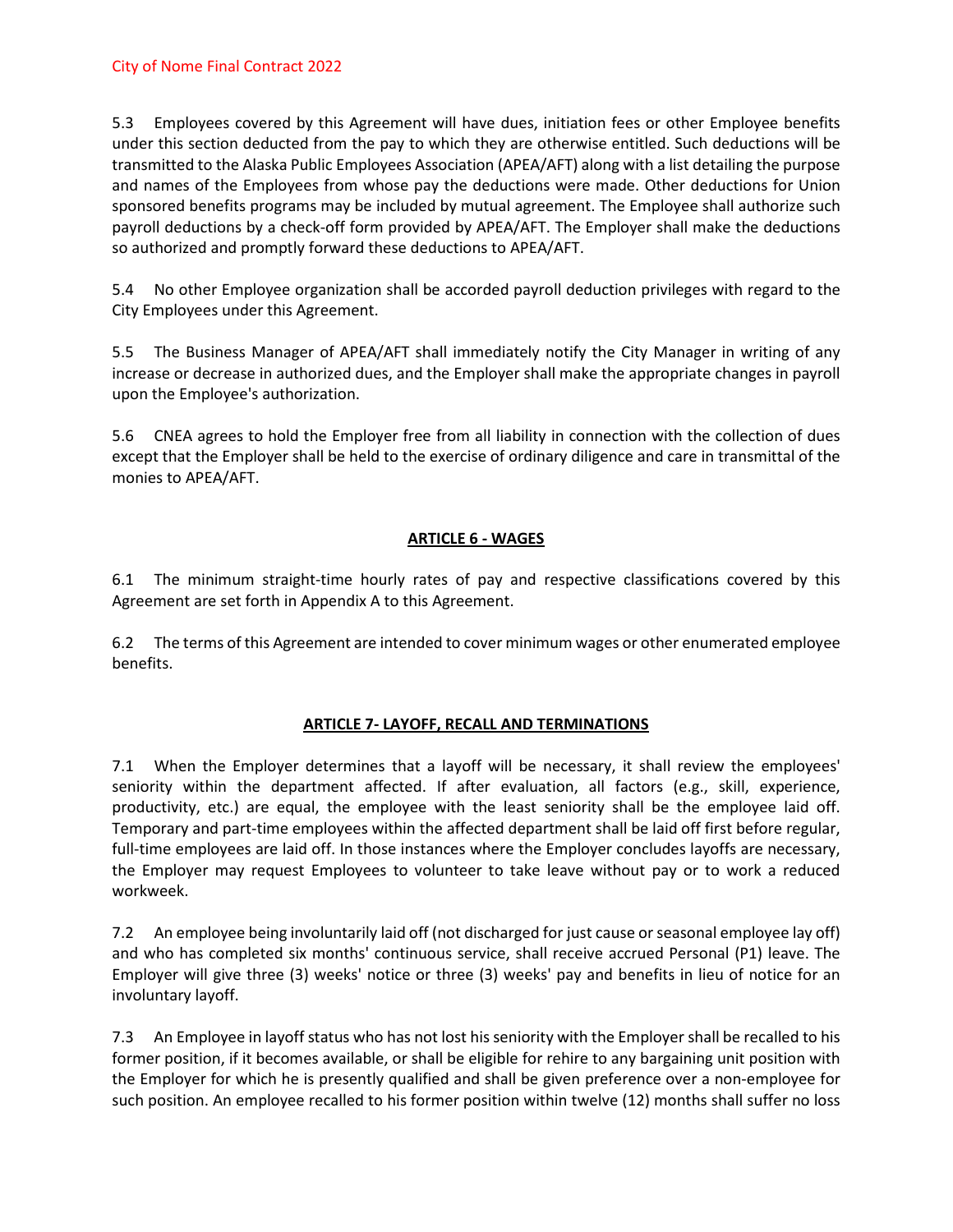### City of Nome Final Contract 2022

of seniority, pay range, step, or benefits. An employee recalled to a new position within twelve (12) months shall maintain his seniority and shall receive pay and benefits commensurate with the position and the employee's qualifications. Except where a position must be filled on an emergency basis, the Employer will post the bargaining unit job opening at City Hall for not less than five (5) work days before filling such position with a non-employee.

7.4 The Employer may discharge or discipline employees for just cause. An employee who has completed his probationary period shall have the right to grieve a discharge or written discipline decision (i.e., not oral counseling or oral warnings) under the specific provisions of the grievance procedure of this Agreement, Article 20, Grievance and Arbitration Procedures.

7.5 If an employee who has completed six months' continuous service is voluntarily terminating his position, he must, absent unusual circumstances, give two (2) weeks' written notice or forfeit accrued personal leave. Any employee discharged by the Employer for just cause forfeits accrued leave.

7.6 In cases of written discipline (including suspension, disciplinary demotion or termination), the Employer agrees to notify the Union in writing concurrent with notification of the employee and commencement of the disciplinary action.

7.7 An employee will not be allowed to terminate from personal leave status (running out leave). In such cases where a resignation is submitted by an employee on leave status, the last day worked will be considered the employee's termination date, and any personal leave accumulated will be cashed out in accordance with Article 13, and the employee may be billed for repayment of the cost of benefits for health insurance and retirement except in extenuating circumstances.

### **ARTICLE 8 - SENIORITY**

8.1 Seniority is defined as an employee's continuous length of service as a regular employee with the Employer. For new employees of the Employer, seniority shall be computed from the inception date of their employment.

8.2 The seniority of an employee shall terminate under any of the following conditions:

- a. When laid off for more than 12 months consecutively.
- b. When an employee resigns from employment.
- c. When an employee is discharged for just cause.

### **ARTICLE 9 - PROBATIONARY PERIOD, PROMOTIONS & TRANSFERS**

9.1 During the initial probationary period an employee may be discharged at the City Manager's discretion, with or without cause. A probationary employee may be disciplined for cause during the probationary period.

9.2 During the initial probationary period, leave will accrue and shall be available in accordance with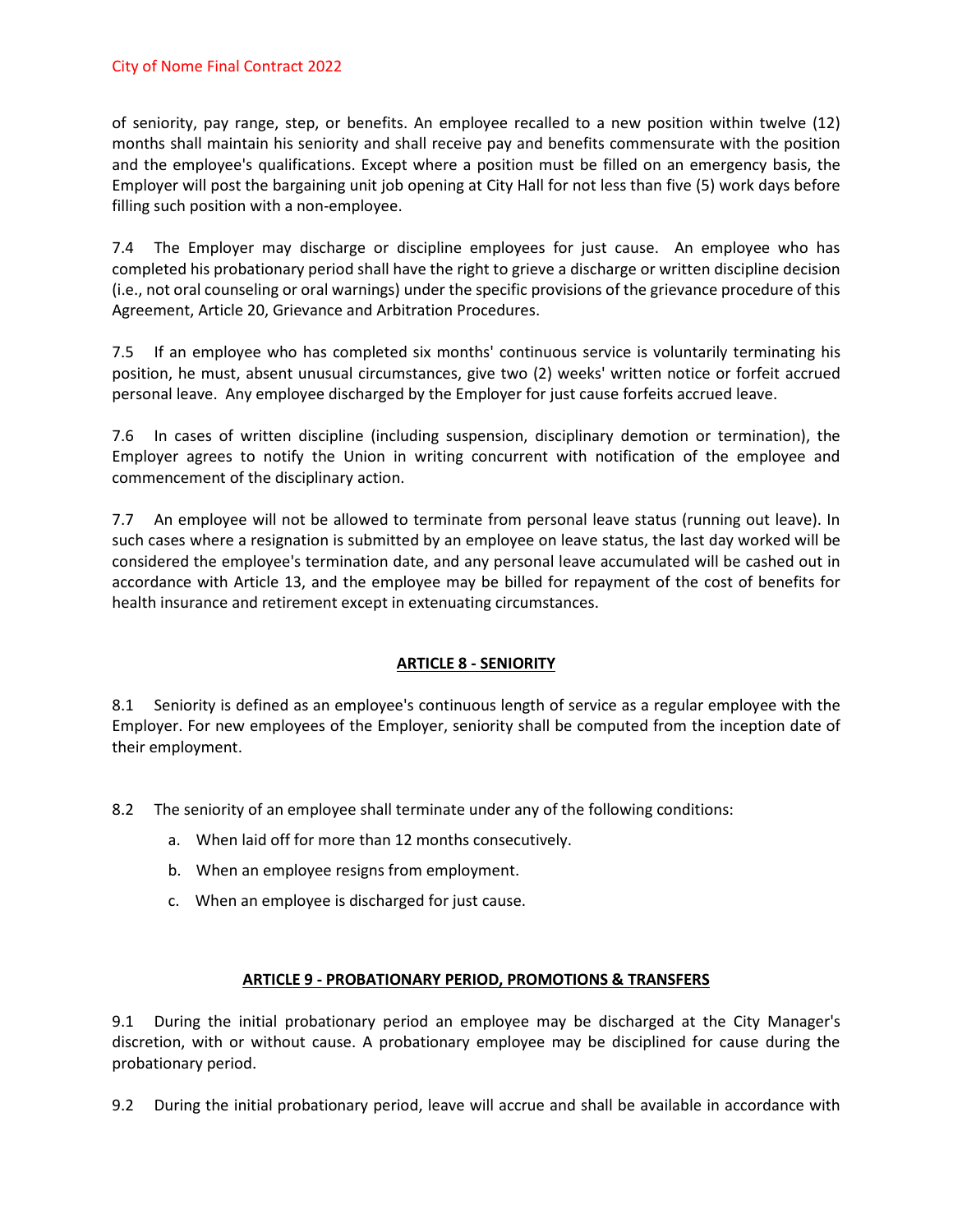the terms of this Agreement. In the event of termination prior to completion of the initial probationary period, there will be no cash-out of leave. Police Officers who have been employed for more than six (6) months, but have not completed their APSC certification and probation, may cash out leave at termination in accordance with Article 7.5.

9.3 An employee who is promoted to a higher-level position prior to completion of his initial probationary period shall complete his probationary period in the lower position by service in the higher position. The employee shall be considered as having regular status in the lower classification at the end of the initial six (6)-month period.

9.4 An employee, whether regular or probationary, who is transferred or promoted from one position into another position shall be considered to be in promotional probationary status for six (6) consecutive months in that new position. A promotion to a position in a higher pay range shall constitute a pay increase of at least one (1) step over the pay range in his previous pay range. An employee moving from one position to a different position at the same pay range shall remain at the same step and all accrued employee benefits shall remain unchanged.

9.5 An employee holding regular status at the time of his promotional probationary appointment to a new position maybe transferred or demoted from the new position and shall be reinstated to his previous position at the step and range occupied at that previous position

9.6 Notwithstanding other clauses of this article, Police Office Trainee's new hires are in a probationary status until obtaining an Alaska Police Standards Council Basic Certificate. Police Officer (Trainee's) shall receive a one (1) step increase at the successful completion of six (6) months service.

9.7 Upon completion of the initial six (6) month probationary period, the employee will receive at least (1) step increase.

### **ARTICLE 10 - HOURS OF WORK**

10.1 The normal work week is defined as a period of forty (40) hours in the seven-day week which begins Friday midnight and concludes Friday midnight. The Employer will endeavor to schedule work so that employees have two consecutive days off each work week. Except as provided in Section 10.2, the Employer shall provide not less than five (5) calendar days' notice of work schedule changes.

A. When scheduling employees, employer will consider seniority and qualifications.

10.2 It is understood and agreed that the Employer may deviate from the normal work schedule resulting from several causes, including but not limited to leaves of absence, absenteeism, employee requests, and temporary shortage of personnel, severe weather conditions and emergencies. Such deviations shall not be considered a violation of this Agreement.

10.3 The Employer will endeavor to post Police Department schedules at least one month in advance of the effective date, provided that the Employer reserves the right to revise such schedules, without penalty, whenever operational needs necessitate such revisions. See Letter of Agreement (LOA) on pages 41 and 42 for Police employees.

### **ARTICLE 11 - OVERTIME COMPENSATION**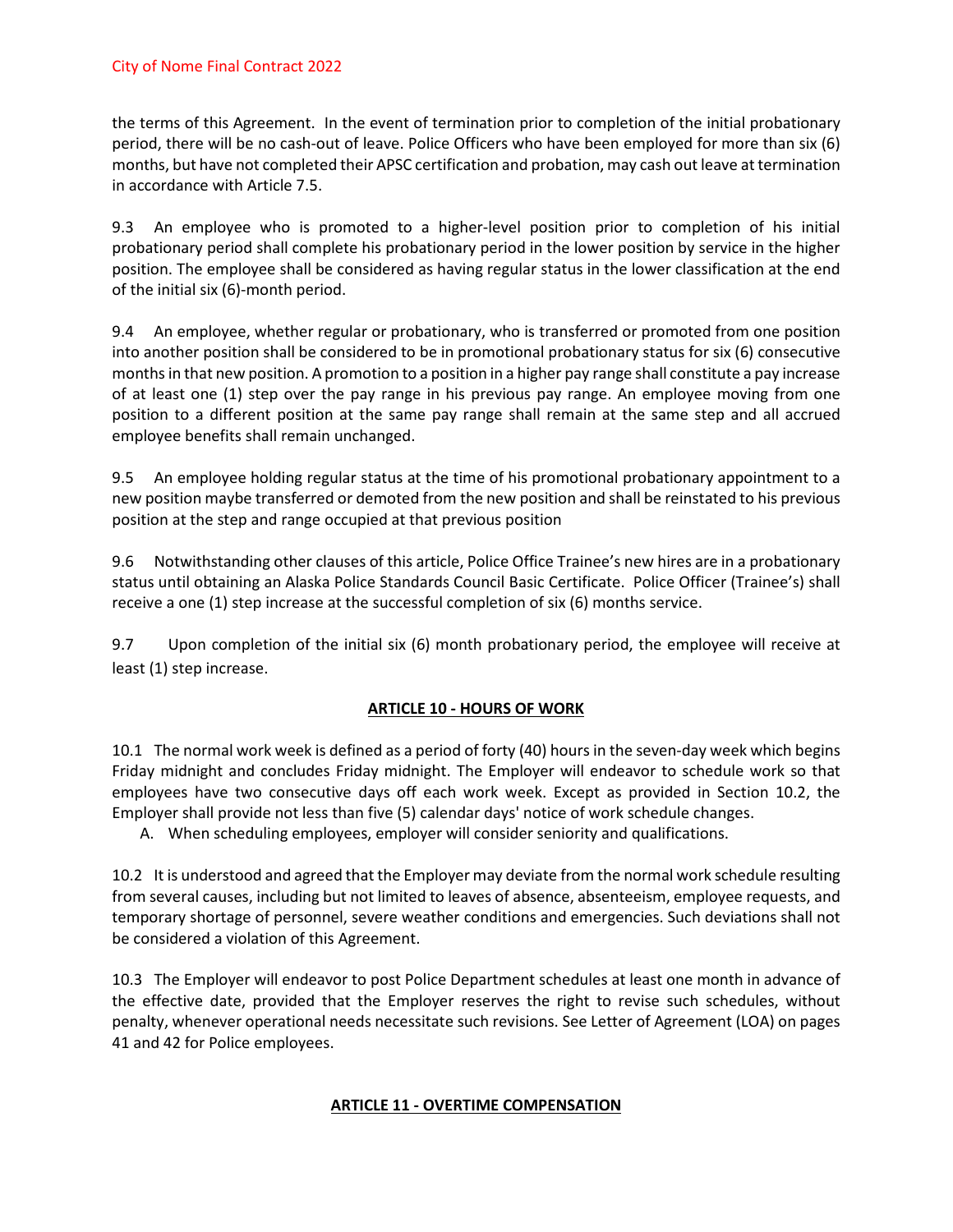11.1 All time worked during the normal work week shall be compensated at the employee's straighttime rate of pay. All time worked in excess of eight (8) hours in any workday or forty (40) hours during any work week shall be considered overtime, except for employees who work "4/10" schedules shall earn overtime pay for hours worked in excess of ten (10) per workday. Employees who work a 12-hour shift will only earn overtime after 12 hours worked. Any overtime to be worked must be authorized by the Employer in advance and shall be paid for at the rate of one and one half (1-1/2) times the employee's straight-time hourly rate of pay, including applicable shift differential, if any. See Letter of Agreement (LOA) on pages 41 and 42 for Police employees.

11.2 It is understood and agreed that overtime may be required by the Employer. Before assigning overtime, the Employer shall seek volunteers from employees in the same job.

### **ARTICLE 12 – RECALL & STAND BY**

12.1 Recall. Employees who have left their normal place of work for their residence at the end of a work shift and are called back shall receive pay of two (2) hours at the double time rate. Hours worked in excess of the two (2) hour minimum shall continue at the double time rate for all hours outside the employee's normal shift. Employees who volunteer to return to work are not on call back status.

12.2 Stand By. Employees required by the Employer to be on standby shall receive pay of no less than (2) hours at double the employee's straight time rate of pay if required on an employee's day off and one (1) hour at the double time rate if required on a regular workday.

12.3 Any employee who is called back by the Employer from approved personal leave will be paid a minimum of (2) two hours double time and shall continue at double time for the remainder of that shift.

### **ARTICLE 13 - LEAVES OF ABSENCE**

### 13.1 Personal Leave.

Regular and probationary employees shall accrue Personal (P1) leave at the following rates, to be credited to their leave accounts at the end of each calendar month as follows. Employees hired after 1/1/95 (9/30/95 for Police Officers), shall accrue Personal leave as provided in Category A, and employees hired prior thereto shall accrue leave as provided in Category B:

| <b>Years of Service</b><br>Less than two (2) years     | Category A<br>22 | Category B<br>22 days |
|--------------------------------------------------------|------------------|-----------------------|
| Two (2) years, but less than five 25<br>(5) years      |                  | 25                    |
| Five (5) years, but less than ten 28<br>$(10)$ years   |                  | 28                    |
| Ten (10) years, but less than 32<br>fifteen (15) years |                  | 32                    |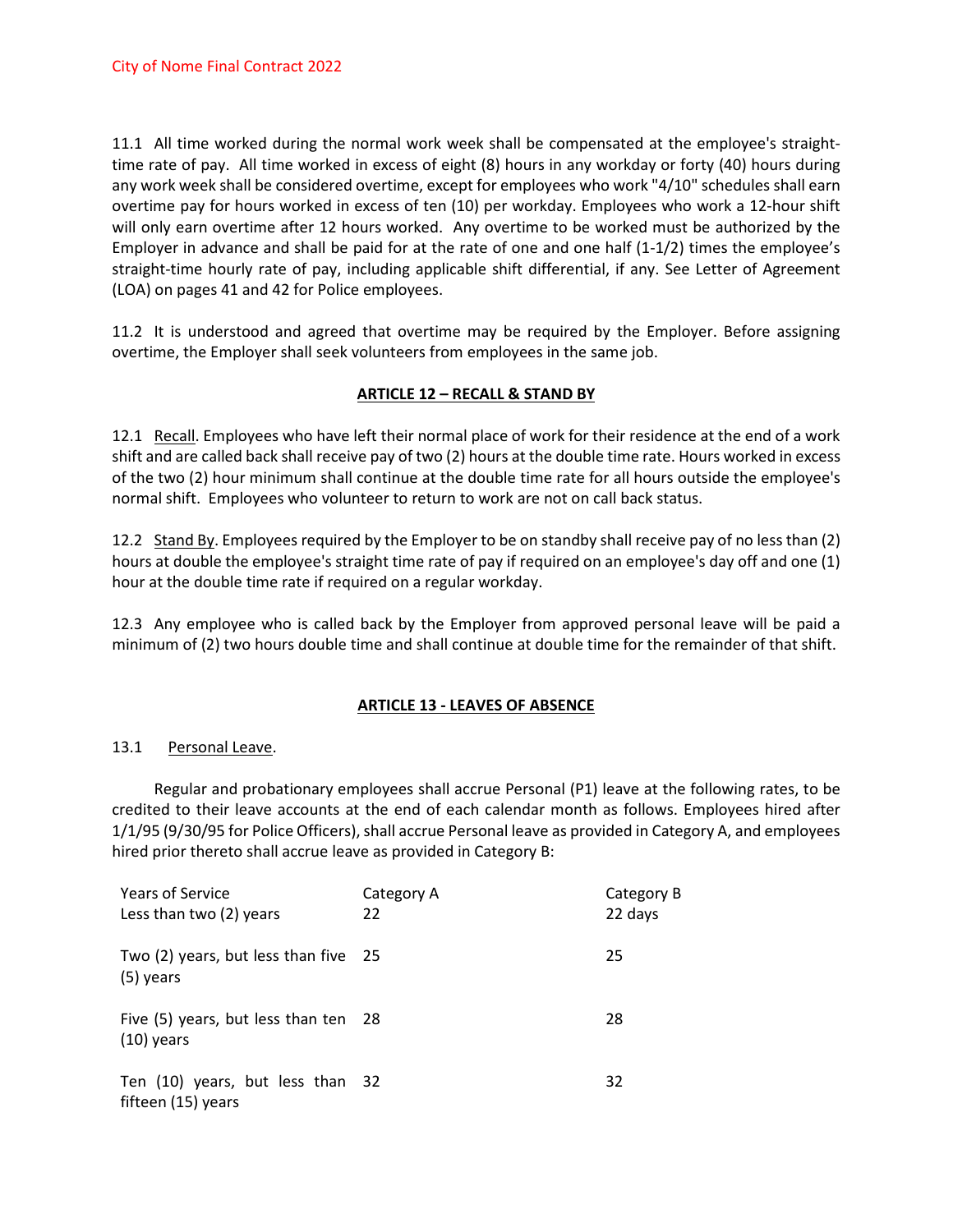| Fifteen but less than (20) | 35 | 39 |
|----------------------------|----|----|
| Twenty or more             | 38 |    |

Regular and probationary employees who work less than full-time shall accrue P1 leave monthly on a prorate basis. Unused (P1) leave in excess of ninety 90 days at the close of business on January 15 of any calendar year shall be cashed out and paid to the employee.

Any eligible employee who is separated from service by layoff, resignation or dismissal shall receive, within three (3) working days, a lump sum payment for the number of days of accrued P1 leave.

Upon the employee's written request to the Employer the employee shall receive payment for all requested accrued but unused P1 leave. Employees must keep a week's worth of leave in either the P1 or P2 account on reserve. The employee's leave balance shall be reduced by the number of days for which payment is made. Payments shall be made within ten (10) working days of the receipt of the request.

### 13.2 Leave Cash out and Emergency Leave.

Previously converted "Sick Leave" continues to be held by some employees and is known as P2 and emergency leave. The employee may not cash any leave out of the P2 account and must use this leave prior to using P1 leave. Emergency leave may be used with approval from the City Manager for unforeseen traumatic illness or injury to the employee or immediate family and will be taken out of the emergency leave bank for the employee.

#### 13.3 Permissible Uses of Personal Leave.

### 13.3.1 Personal Leave for non-illness or injury related purposes.

An employee must notify the Employer in advance when personal leave is desired for non-health related reasons. Personal leave requested shall be granted if, in the opinion of the Employer, the employee can be spared from work at the time requested; otherwise such request shall be granted as soon as the employee can be spared from his duties. It shall always be a mutually agreed date for the vacation by the employee and management. When a conflict exists with scheduling vacations seniority will be considered.

### 13.3.2 Personal Leave for illness or injury related purposes.

An employee must notify the Employer prior to start of his or her scheduled shift, or at the earliest possible time thereafter, of the reason(s) for the employee's absence from work.

Unless otherwise mutually agreed by the Employee and the Employer, after P2 leave is exhausted, an employee's P1 leave account shall be charged for all time off work the Employee is authorized to take which shall be paid leave to the extent of the employee's personal leave account.

Unless otherwise mutually agreed by the Employee and the Employer, the Employee's P1 or P2 leave account, shall be charged for all time off work the Employee is authorized to take for any of the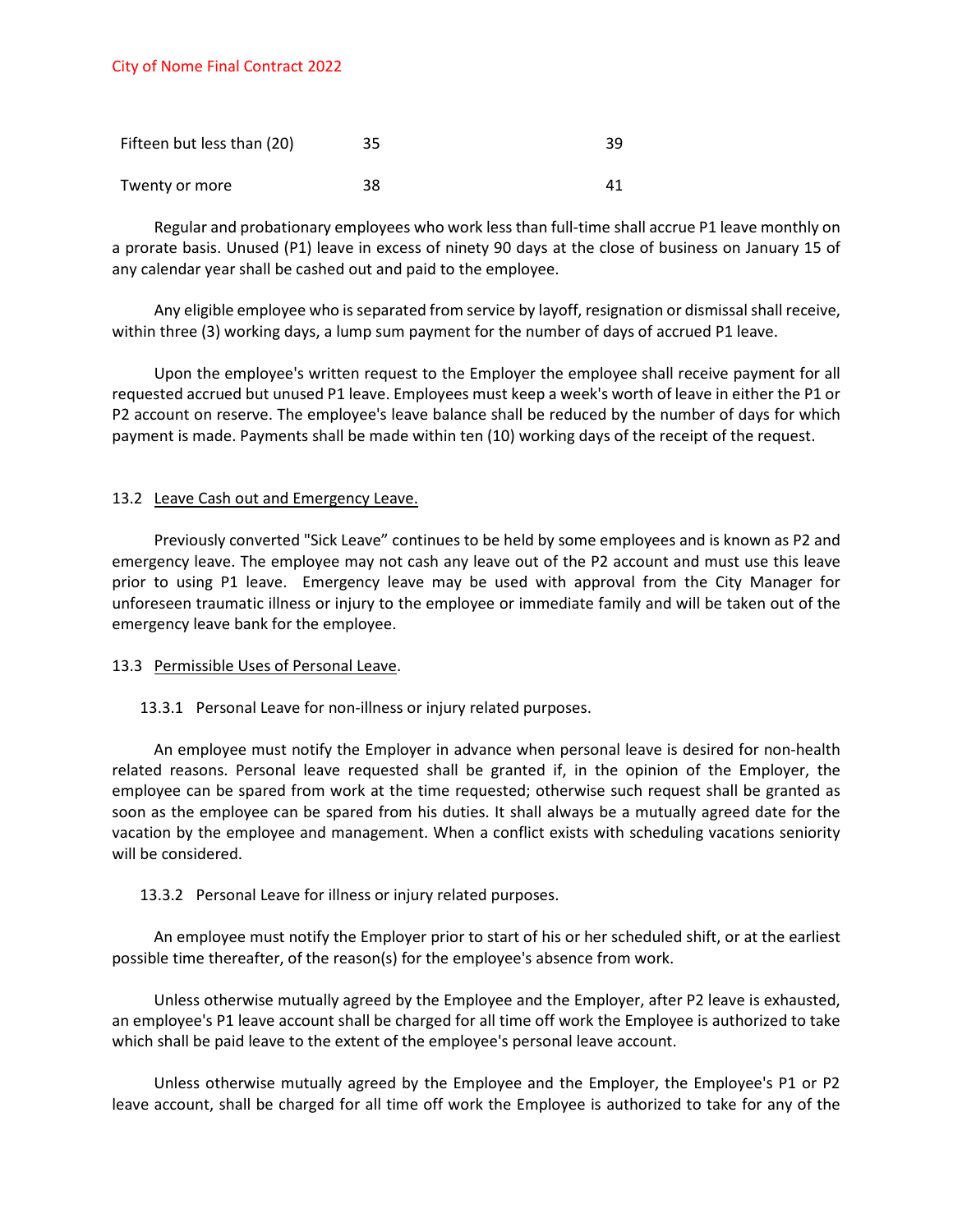following reasons, which shall be paid leave to the extent of the employee's personal leave account:

a. Illness or injury of the employee;

b. Leave permitted under the Alaska Family & Medical Leave Act, AS 23.10.500-550 or the federal Family & Medical Leave Act of 1993, P.L. 103-3, as the following terms are defined therein, for:

i. The employee's own serious health condition;

ii. The health of the employee is affected by pregnancy, childbirth or related medical conditions;

iii. For up to ten (10) consecutive days to care for the ill or injured child, spouse or parents of the employee, but may be extended at the discretion of the Employer.

c. The City will pay up to the first forty (40) hours of parental leave subject to City Manager approval. Parenting Leave, not to exceed one hundred sixty (160) hours, within forty-five (45) days following the birth or legal adoption of a child(ren), but may be extended at the discretion of the Employer;

d. Bereavement Leave In the event of a death in the employee's immediate family: (i.e., spouse or child) or death of the employee's brother, sister, parent, aunt, uncle, grandmother, grandfather, grandchild or parent in-law. Bereavement leave chargeable to an employee's personal leave account will generally be limited to ten (10) days, but may be extended at the discretion of the Employer. The City will grant sixteen (16) hours of bereavement leave paid for by the city. Additional leave may be granted in exceptional circumstances by the city manager or their designee.

#### 13.4 Donation of Leave.

It is desirable from time to time to have a means for employees to assist other employees in times of need. Subject to approval by the City Manager, employees may donate hours to another employee. The leave may be one half from their P1 account and one half from their P2 account. Donations shall be for unforeseen, traumatic illness or injury of the done employee. Such donations of personal leave are intended to be approved only in those cases where the employee who receives the donation of leave has run out of paid leave and has incurred an unexpected, serious illness or injury that requires a substantial absence from work. Such donations generally will not be approved for non-serious, routine or expected health-related absences from work including, but not limited to, minor sprains and breaks, colds and flu, scheduled medical, dental or other health care appointments, elective surgeries, pregnancy and childbirth (without complications), and chiropractic and other physical therapy. The following shall be the vehicle for that purpose.

a. Each employee wishing to donate leave will fill out, date, and sign a leave slip showing the amount of leave he or she wishes to donate in increments of not less than one (1) day and deliver said leave slip to the Employer. Leave donations will be deducted from the donor's P1 or P2 account.

b. Each leave slip will have written or typed along the bottom, "Leave donation to (employee name)".

c. The Employer will not be responsible for the collection of such leave donations, nor for any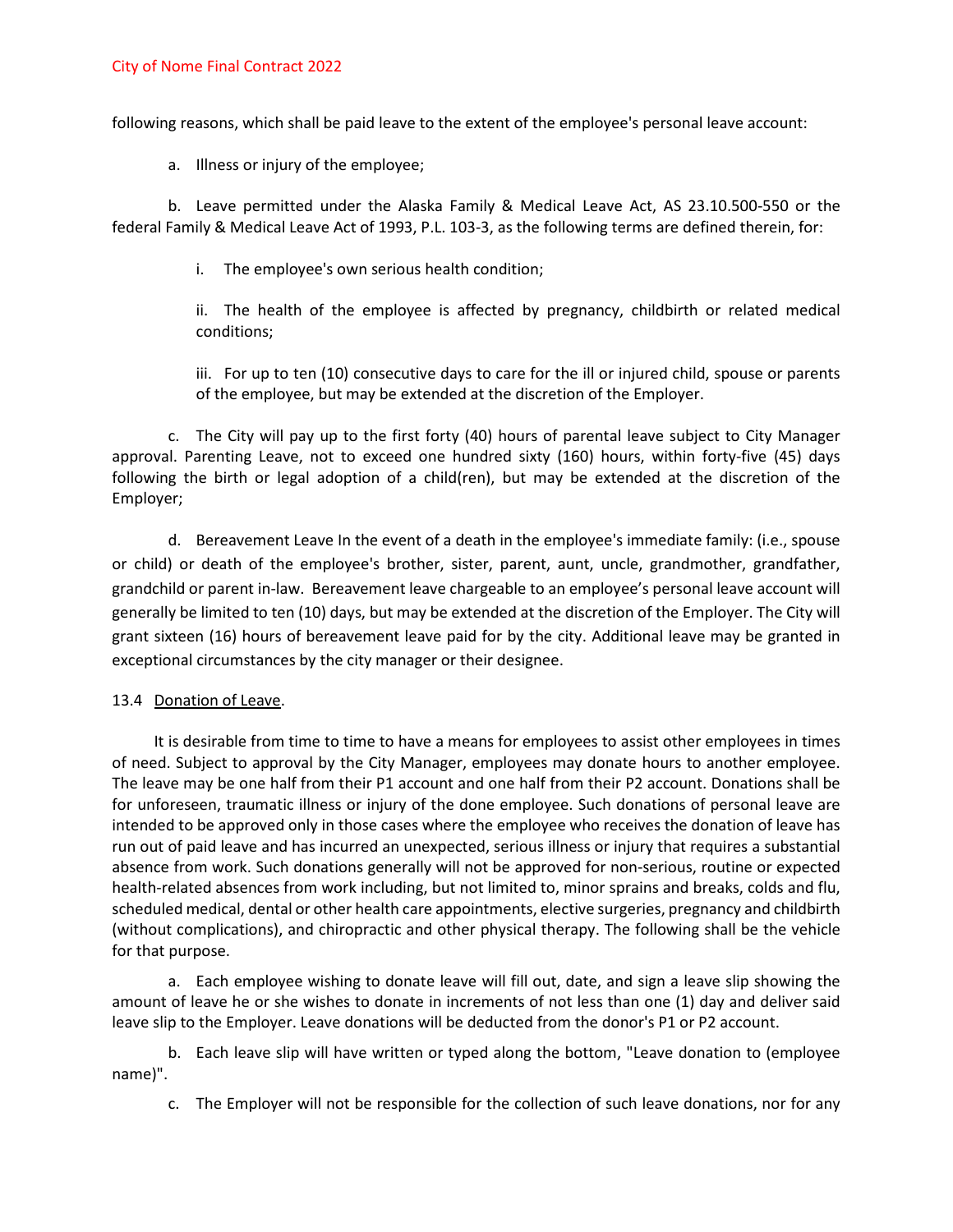statements made in connection with said collection.

d. The Employer will, for purposes of computation, convert the donated leave hours to dollars at the hourly rate of the donor. The dollars will then be converted to hours of leave at the hourly rate of the recipient, and the resulting number of hours will be added to the recipient's P1 account consistent with Subsection 13.3.2 above.

e. A request to donate leave to the credit of another employee's personal leave account will be approved if the designated employee recipient's own leave balances have been exhausted.

#### 13.5 Extended Absence for Disability, Illness or Injury.

Upon application by an employee who has exhausted accrued personal leave, a leave of absence without pay may be granted by the Employer for disability because of illness or injury or other reason permitted by the Family & Medical Leave Acts. Subject to the requirements of the Acts, such leave shall be limited to one (1) month for each full year of service to a maximum of twenty-four (24) months, but no less than that required by law.

The Employer may periodically require that the employee submit a certificate from the attending physician or from a designated physician. If the certificate does not clearly show sufficient disability to preclude the employee from performing the employee's duties or if the employee does not provide the required certificate, the Employer may cancel the leave and require the employee to report to duty on a specified date.

#### 13.6 Absence and Payment for Court Leave.

An employee who is called to serve as a juror or is subpoenaed as a witness during the employee's regular working hours shall be entitled to court leave with pay. Court leave may be required to be supported by written documents such as a subpoena, marshal's statement of attendance and compensation for services, per diem and travel. Employees shall turn over to the Employer all jury and witness fees received from the court as compensation for service and in turn shall be paid their current salary while on court leave. Failure to do so shall result in a deduction of personal leave, or pay, from the Employee in half-day, or whole-day increments. Police Officers see page 27 A.7.

#### 13.7 Non-War Military Duty Absence and Payment.

An employee who is required to report for a military physical examination is entitled to a leave of absence without loss of pay, time or performance rating. The leave of absence shall not exceed three (3) working days.

An employee who is a member of a reserve or auxiliary component of the United States Armed Forces is entitled to a leave of absence without loss of pay, time or performance rating without regard to other compensation earned during that period on all days during which the employee is ordered to training duty, as distinguished from active duty, with troops or at field exercises, or for instruction, or when under direct military control in the performance of a search and rescue mission. The leave of absence may not exceed sixteen and one-half (16-1/2) working days in any twelve (12) month period, beginning January 16 and ending January 15.

The Employer will make every reasonable effort to schedule the employee's day(s) off to enable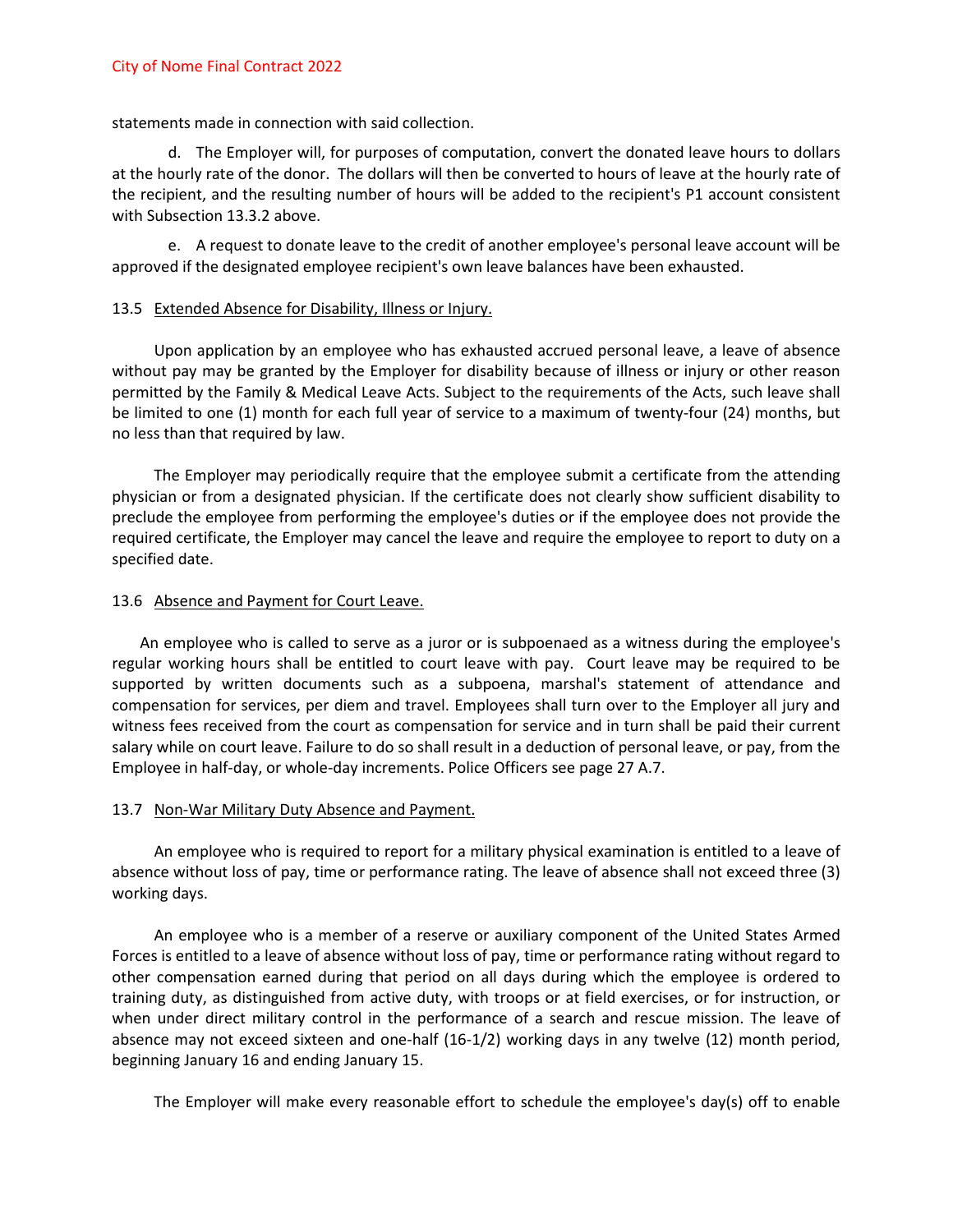them to satisfy their military obligation.

### 13.8 Other Approved Absence.

Upon application to and approval by the Employer, an employee may be granted leave of absence without pay. Such leave shall not normally exceed twelve (12) continuous months. Continuous service credit shall not accrue during the period of leave. Said leave of absence shall not be unreasonably withheld.

## 13.9 Leave for Emergency Operations.

Employees participating in organized federal, state or local-directed emergency operations shall continue to be in work status in their regular jobs. Employees released from work for such purposes shall immediately return to work upon completion of the emergency and any reporting responsibilities which are necessary at that time, unless there is less than two (2) hours remaining in the employee's shift.

### **ARTICLE 14 - HOLIDAYS**

14.1 The following paid holidays shall be recognized for regular and probationary employees.

| New Year's Day             | First of January            |
|----------------------------|-----------------------------|
| Martin Luther King Day     | Third Monday in January     |
| President's Day            | Third Monday in February    |
| <b>Memorial Day</b>        | Last Monday in May          |
| Independence Day           | Fourth of July              |
| Labor Day                  | First Monday in September   |
| Indigenous People Day 10th | 10th Day of October         |
| Alaska Day                 | 18th Day of October         |
| Veteran's Day              | 11th Day of November        |
| Thanksgiving Day           | Fourth Thursday of November |
| Day After Thanksgiving     | Fourth Friday of November   |
| Christmas Day              | 25th Day of December        |
|                            |                             |

Regular employees may request to observe holidays on days other than the scheduled holidays and may do so with the concurrence of the City Manager. Temporary employees are eligible for holiday pay on regular holidays only. To be eligible for a paid holiday, an employee must be in a pay status the last scheduled workday before the holiday and the next scheduled workday following the holiday.

14.2 Regular employees who work on a floating holiday because they are scheduled or required to do so shall have the option of receiving holiday pay (in addition to pay for the time they work) or crediting their (P1) leave accounts for an additional day of work in lieu of the holiday. Other regular employees shall receive holiday pay unless they work on the floating holiday, in which case their (P1) leave accounts shall be credited for an additional day of work in lieu of the holiday. The following days are considered floating holidays:

1. Martin Luther King Day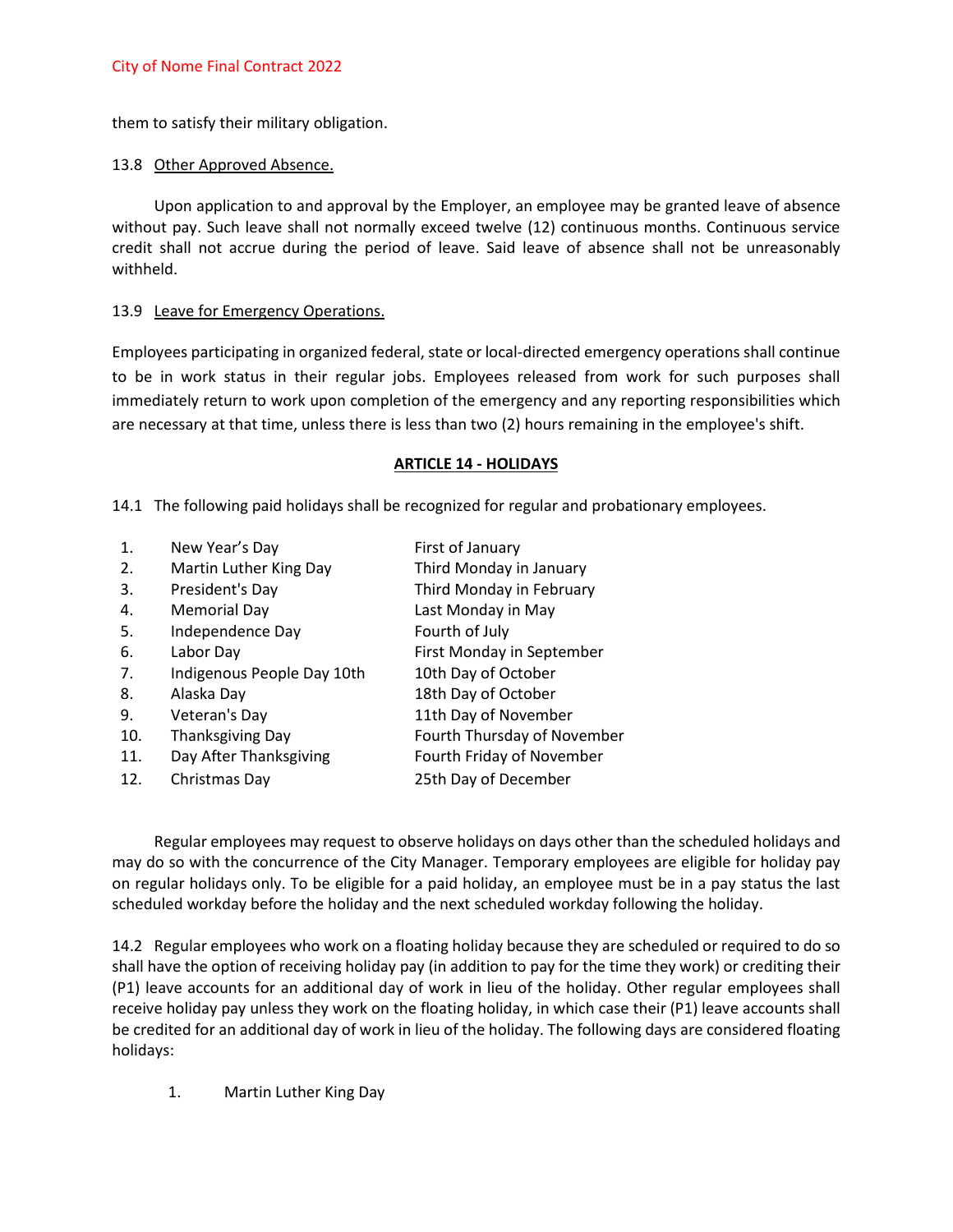- 2. President's Day
- 3. Alaska Day
- 4. Veteran's Day
- 5. Day After Thanksgiving

14.3 Employees who work on holidays shall receive their regular rate of pay for all hours worked and holiday pay in addition thereto, unless the employee works a floating holiday and elects to credit his or her personal leave (P1) account for the floating holiday, as provided in Section 14.2. Holiday pay shall be computed by multiplying the employee's regular hourly rate-of pay by the number of hours the employee is normally scheduled to work (i.e.  $7\frac{1}{2}$ , 8, 10, and 12 hrs.) If an employee is required to work on a nonfloating holiday, holiday pay shall be computed by multiplying the employee's overtime hourly rate of pay by the number of hours for the holiday the employee actually works.

14.4 If a holiday to which an employee is entitled falls on the employee's regular day off, he shall be paid the holiday pay.

14.5 If the holiday falls on a Saturday, the preceding Friday shall be observed as the holiday. If a holiday falls on a Sunday, the following Monday shall be observed as the holiday.

### **ARTICLE 15 - HEALTH AND WELFARE**

The Employer will provide medical insurance and life insurance to employees under the plans and pursuant to the terms set forth in Appendix B to this Agreement.

### **ARTICLE 16 - RETIREMENT**

The Employer will provide a retirement benefit to employees under the plan and pursuant to the terms set for in Appendix C of this Agreement.

### **ARTICLE 17 - SPECIAL PROVISIONS**

The additional contract terms set forth in Appendix D to this Agreement are incorporated herein by this reference.

### **ARTICLE 18 - DRUG-FREE AWARENESS PROGRAM**

18.1 The parties agree that they are committed to maintaining a productive, safe and healthy work environment free from unauthorized drug and unauthorized alcohol use.

18.2 The Substance Abuse Program previously set forth in Appendix F is incorporated herein by reference.

18.3 The Drug-Free Awareness Program adopted by the City of Nome, reflected in Resolution No.R-92-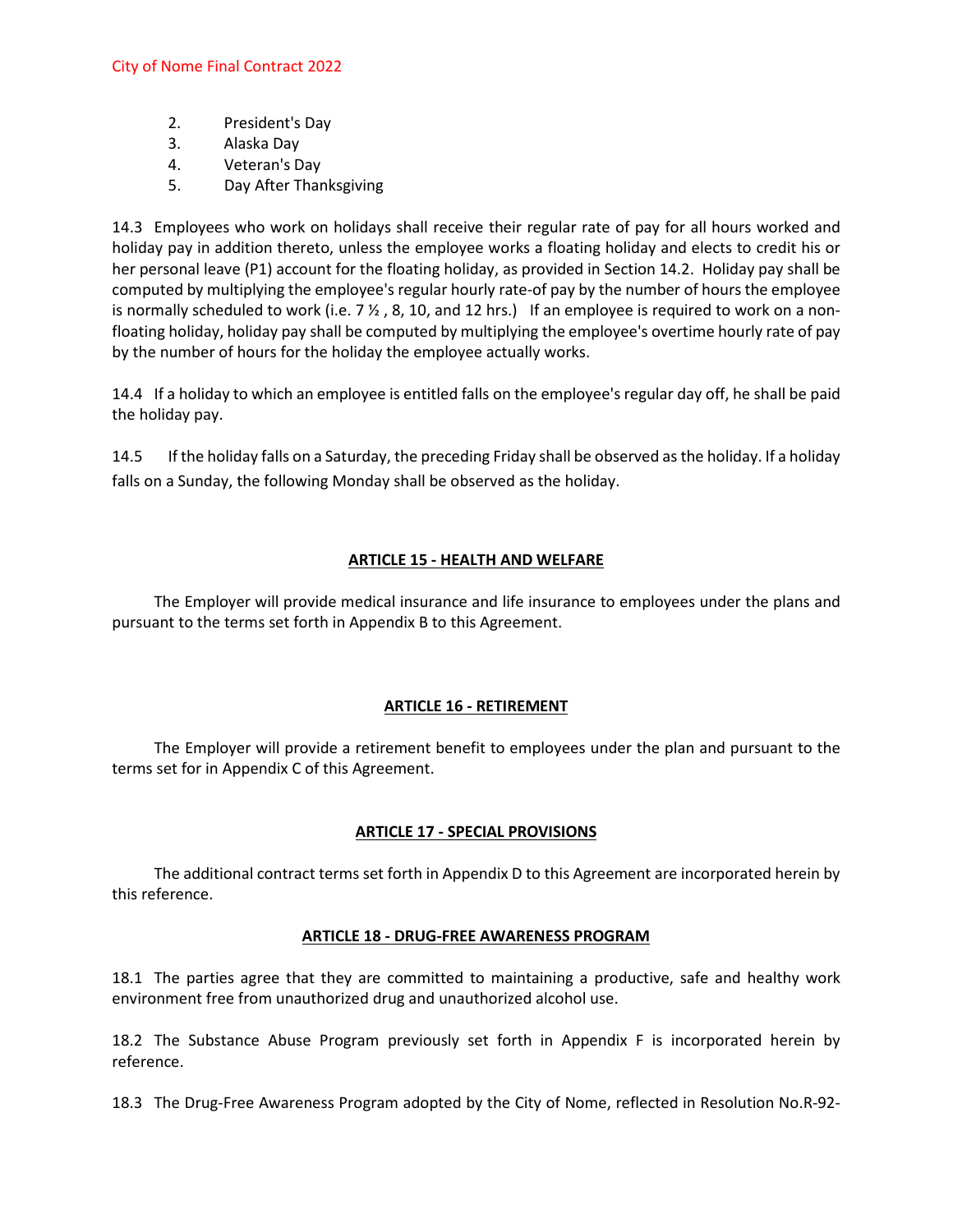4-4, is incorporated herein by this reference. The specific provisions of the negotiated "Substance Abuse Program" are set forth in Appendix F to this Agreement.

18.4 In addition to compliance with the Employer's Substance Abuse Program, all employees covered by this Agreement are expected to comply with the following rules regarding substance abuse in the workplace, and any employee who violates these rules is subject to disciplinary action up to and including termination of employment:

18.4.1 The unlawful manufacture, distribution, dispensation, possession or use of a controlled substance or the use of alcohol is strictly prohibited in the workplace.

18.4.2 Employees who use prescribed medications that have side effects that may affect their performance, their safety, or the safety of others are required to notify their supervisors of such use and possible side effects. Supervisors may consider reassignment of duties for those employees for those days of medication.

18.4.3 Employees on breaks (e.g., lunch, dinner, rest breaks, etc.) are not allowed to return to their work sites for the completion of their shift if alcohol or controlled substances are consumed during the break.

18.4.4 Employees are required to report to their work site on time and in a condition that will allow them to perform their regular duties in a proper, safe manner. An employee who is temporarily incapable of performing assigned or required job duties will be released from the work site and, if necessary, returned to his or her residence by a fellow employee. Employees shall not receive pay for the hours of release.

18.4.5 Excessive use of alcohol off duty or off-duty use or involvement with illegal drugs that affects an employee's attendance, job performance or conduct may result in disciplinary action up to and including termination of employment.

18.4.6 Employees must, no later than five days after conviction, notify the Employer of such conviction(s) for criminal drug statute violations occurring in the workplace.

18.5 Employees with drug or alcohol-related problems are encouraged to voluntarily seek professional assistance in dealing with those problems. Employees who seek treatment shall discuss the situation with their supervisors if leave time, with or without pay, is required for the employee to obtain treatment or hospitalization. Supervisors are encouraged to grant leave, with or without pay (after all P1 and P2 and personal leave has been exhausted), for such requests. When leave without pay is involved, the employee shall provide a statement from the attending physician or counselor to the supervisor, stating that treatment is being received and describing the length of the treatment program. An employee's job security or promotional opportunities shall not be jeopardized by the employee's voluntary request for leave to obtain counseling or treatment where the employee is not already subject to disciplinary action for violation of the Employer's substance abuse rules.

### **ARTICLE 19 - NO STRIKE/NO LOCKOUT**

19.1 During the life of this Agreement, neither the Union nor its members, agents, representatives, or employees, or persons acting in concert with them, shall directly or indirectly incite, encourage, or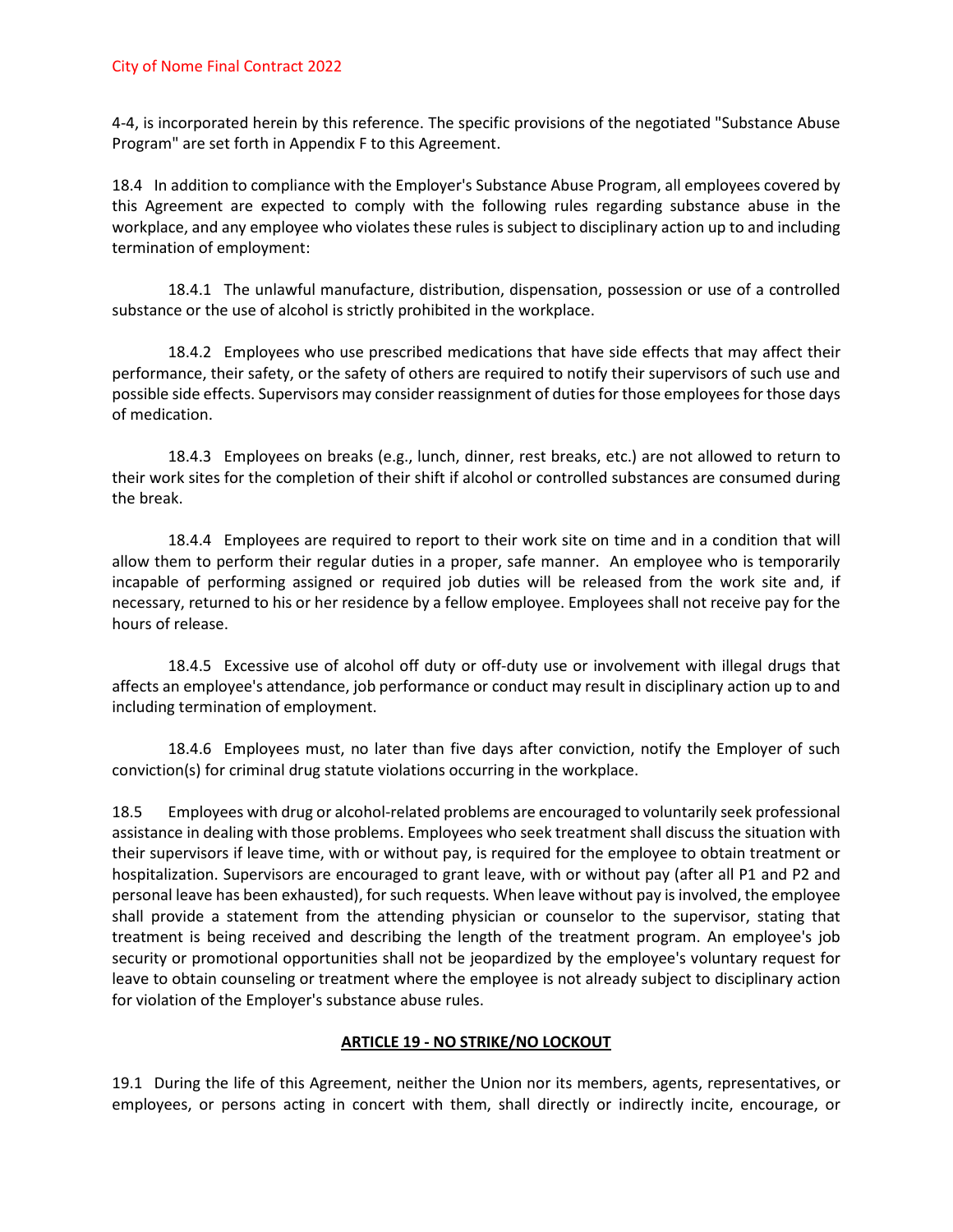participate in any strike, walk out, slow down, or other work stoppage of any nature whatsoever at the Employer's facilities or other work locations covered by this Agreement. Likewise, no employee covered by this Agreement shall engage in any sympathy strike, picketing, hand billing, walk out or sick out during their work time. In the event of any such prohibited strike, walk out, slow down, work stoppage, any other job action or effect thereof, the Union and its officers will do everything within their power to end or avert the same during the life of this Agreement.

19.2 Nothing herein shall be interpreted as requiring any employee covered by this Agreement (except Nome Police officers) to cross a primary picket line at any Nome Joint Utility System facility. Likewise, nothing herein shall be interpreted as prohibiting employees covered by this Agreement from engaging in picketing, hand billing or other lawful public protest during their non-working time, provided, however, a reason therefore may not be or arise out of a labor dispute with the City of Nome.

19.3 For its part, the Employer agrees not to lock out employees during the life of this Agreement.

## **ARTICLE 20 - GRIEVANCE AND ARBITRATION PROCEDURES**

20.1 For purposes of this Agreement, a "grievance" is defined as a dispute between an employee or the Union and the Employer as to the interpretation, application, or violation of the terms of this Agreement, and shall be processed in accordance with this Article. Grievances must be presented as soon as practicable, but in no event later than thirty (30) calendar days after the occurrence on which the grievance is based. Failure to submit the grievance within such period shall constitute a bar to further action. The act or omission "occurs" on the date the employee or the Union has knowledge thereof, or with reasonable diligence should have had such knowledge.

20.2 There are two types of grievances which shall be processed as follows:

20.2.1 Employee Grievances. An aggrieved employee ("grievant") must present his grievance pursuant to the steps set forth in Section 20.4 below. In presenting his grievance, the grievant shall specify the section or sections of the contract in dispute and shall inform his immediate supervisor that a grievance is being presented.

20.2.2 Union Grievances. The Union may present its grievance in writing directly to the Employer at Step 3. This procedure shall not be used to circumvent Steps 1 and 2 in cases where the acts or omissions of the employee's immediate supervisor are in dispute in the grievance.

20.3 If a grievant does not process the grievance at any step within the time limits set forth in this Article or the Union does not invoke arbitration within the time frame set forth within the time frame set forth in this Article, and if this provision is not waived by mutual written agreement between the Employer and the Union, the grievance shall be deemed barred.

20.4 The following steps shall be followed for resolution of employee grievances. The employee shall have the right to Union representation at each step of the grievance procedure. Therefore, at each step the word "grievant" shall mean the employee presenting the grievance, the Union acting on his behalf, or both: If the grievant is a one week on and off or two weeks on and off, the grievance shall adjust accordingly.

Step 1. A grievance must first be taken up verbally by the grievant and his immediate supervisor.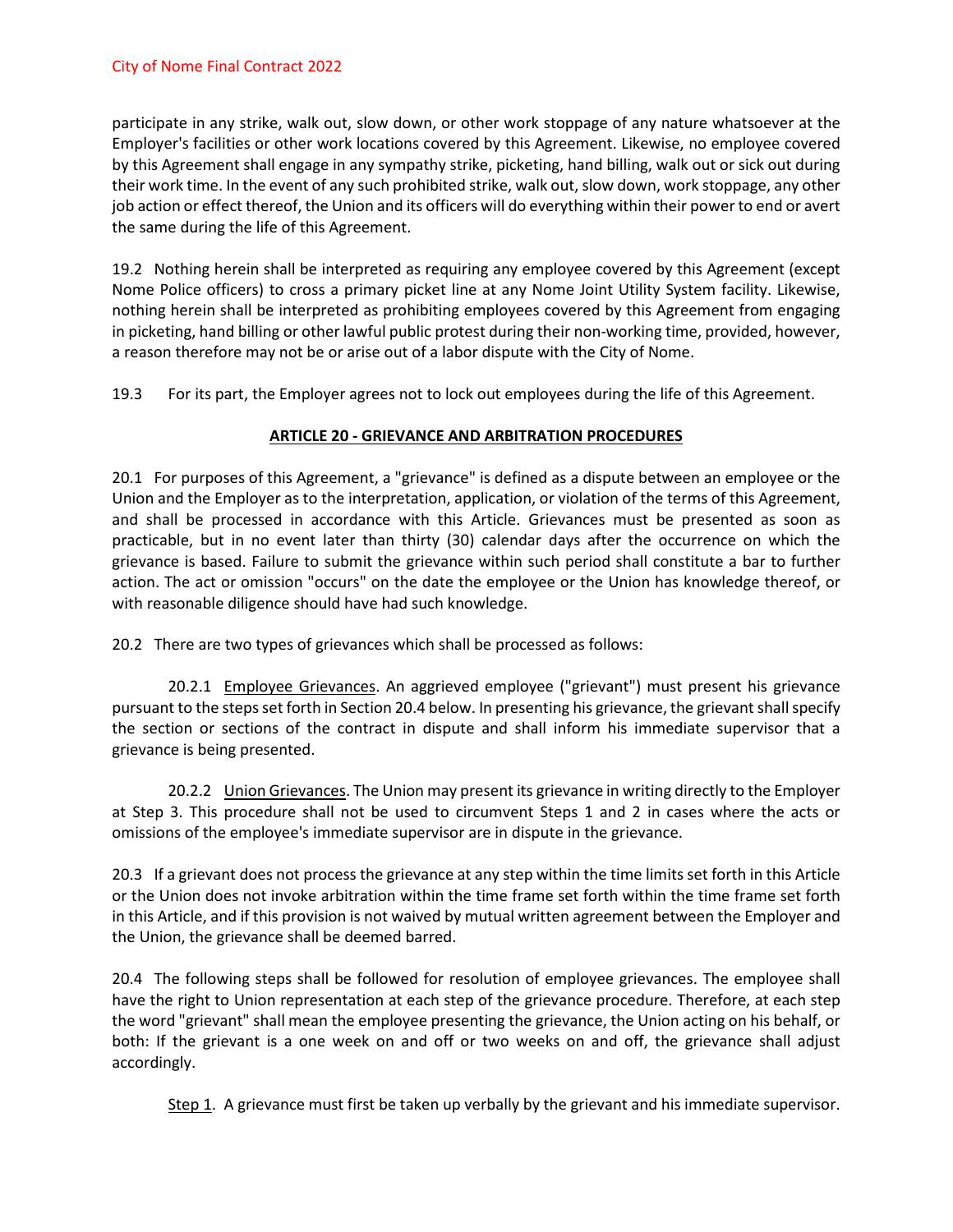No grievance shall be considered presented unless it is specifically identified as a "grievance" and is presented within the time permitted in Article 20.1.

Step 2. If no settlement is reached between the grievant and his immediate supervisor within seven (7) calendar days after presentment of the grievance to the immediate supervisor at Step 1, the grievant shall have seven (7) calendar days to reduce his grievance to writing on the negotiated grievance form (see Appendix E to this Agreement) and to present it to the immediate supervisor.

Step 3. If no settlement is reached by the grievant and his immediate supervisor within seven (7) calendar days after Step 2, the grievant shall have seven (7) calendar days to present the grievance to the City Manager. The City Manager may hold an informal hearing with the grievant, the shop steward or business agent and the employee's immediate supervisor if the City Manager believes that may be useful for resolution of the grievance.

Step 4. If no settlement is reached by the grievant and the City Manager within seven (7) calendar days after Step 3, the Union may demand arbitration. Such demand must be made by the Union within thirty (30) calendar days after the City Manager's decision.

20.5 If more than one grievant file the same or substantially similar grievances, they shall be consolidated and processed as one. One grievant, one employee representative and one business representative may be involved in any meetings with the Employer.

20.6 In the event that the Union demands arbitration of a grievance at Step 4, the parties shall have fourteen (14) calendar days to discuss the selection of an arbitrator. Should the parties fail to agree on an arbitrator within these fourteen (14) calendars day period, either party may request the U.S. Federal Mediation and Conciliation Service to provide a list of seven (7) qualified and approved arbitrators available in Alaska. Within fourteen (14) calendar days thereafter, the parties shall alternately strike one (1) name from the list of arbitrators until only one (1) name remains. That person shall serve as arbitrator unless he is unavailable, in which case the person whose name was stricken next to last shall serve, and so on, until an arbitrator is selected. The first strike shall be designated by coin toss.

20.7 A transcript of the arbitration hearing may be developed at the expense of the initiating party, unless agreed to be shared. Briefs may be submitted. The arbitrator shall render his decision within thirty (30) days after the hearing, or the receipt of briefs if either party wishes. The decision of the arbitrator shall be final and binding upon the parties, so long as it is consistent with this Agreement.

20.8 The arbitrator's function is to interpret the Agreement. The arbitrator shall consider only the particular issue(s) presented in writing by the Employer and the Union. The arbitrator shall have no authority or power to add to, delete from, disregard, or alter any of the provisions of this Agreement, but shall be authorized only to interpret the existing provisions of this Agreement as they may apply to the specific facts of the issue in dispute. The arbitrator shall have the power to return a grievant to employee status, with or without restoration of back pay, or to mitigate the penalty imposed by the Employer if the arbitrator concludes the penalty was too severe under all the facts and circumstances of the case.

20.9 If the Employer contends the grievance is time barred, that issue shall be resolved before the arbitrator hears facts or argument of the case on its merits. The arbitrator shall have the authority to rule on that issue immediately after the parties make their presentations.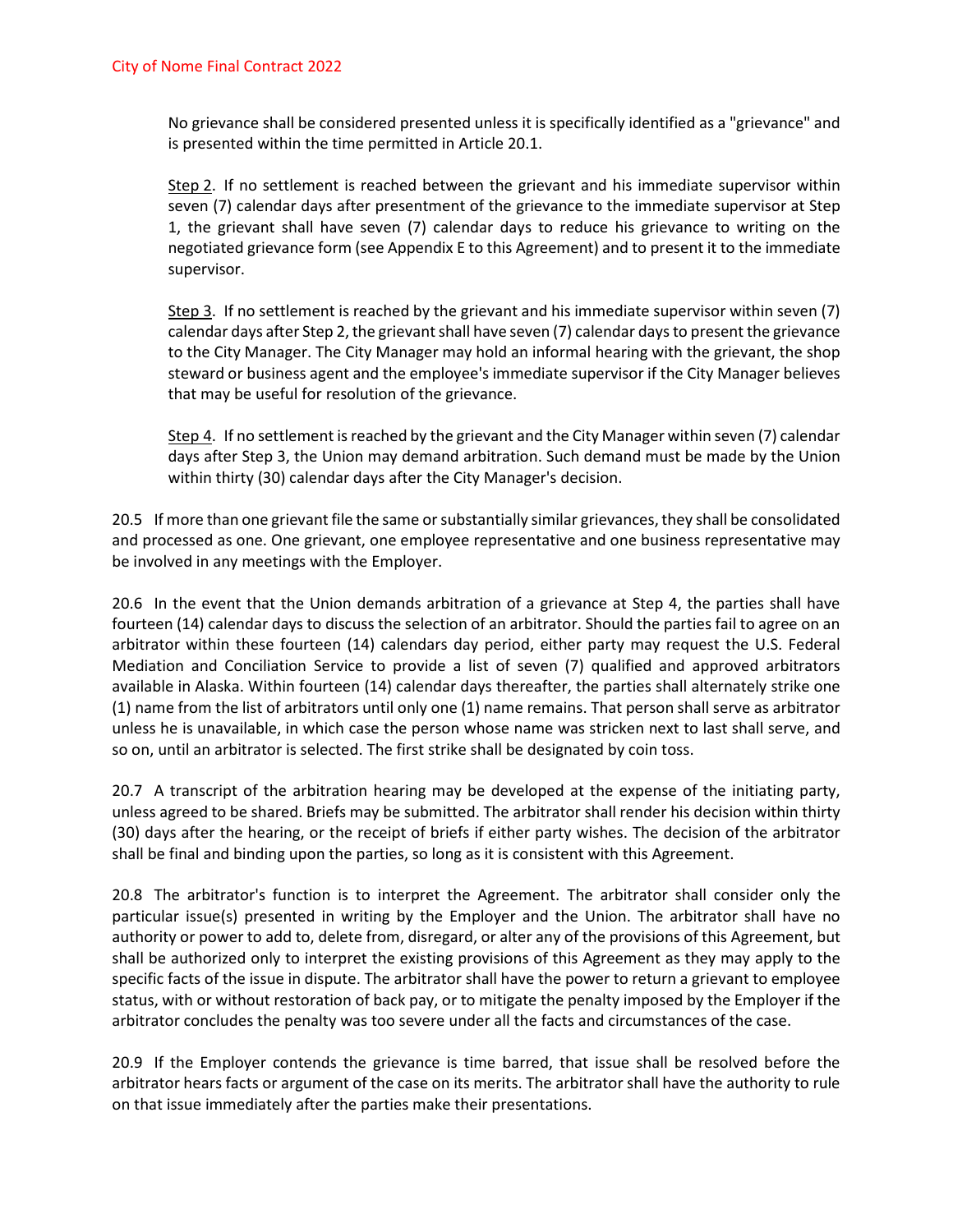20.10 Fees and expenses incident to the services of the arbitrator shall be borne entirely as designated by the arbitrator. The arbitrator shall assign such fees and expenses to the losing party. If, in the opinion of the arbitrator, neither party can be considered the losing party, then such expenses shall be apportioned as in the arbitrator's judgment is equitable. All other expenses shall be borne by the party incurring them, and neither party shall be responsible for the expenses of witnesses called by the other party.

### **ARTICLE 21 - GENERAL PROVISIONS**

21.1 This Agreement shall be subject to all present and future applicable federal and state laws, executive orders of the President of the United States or the Governor of the State of Alaska, and rules and regulations of federal or state governmental authorities. Should any provisions become unlawful by virtue of the above, or by declaration of any court of competent jurisdiction, such actions shall not invalidate the entire Agreement. Any provisions of this Agreement not declared invalid shall remain in full force and effect through the life of this Agreement. Either party may seek resolution of disputes arising under this provision pursuant to Article 20, Grievance and Arbitration Procedures. If any provision of this Agreement is found to be unlawful, either party may request to negotiate a lawful replacement provision, and the parties shall convene within thirty (30) days for the purpose of negotiating a satisfactory replacement.

21.2 Any changes or amendments to this Agreement must be in writing and duly executed by the parties hereto.

21.3 This Agreement terminates all prior agreements and understandings and concludes all collective bargaining for the duration of this Agreement. If there is any conflict between the terms of this Agreement and any personnel memoranda, policies or ordinances, the terms of this Agreement shall supersede those memoranda, policies or ordinances in their application to this unit.

21.4 The parties hereto acknowledge that during the negotiations, which resulted in this Agreement, each had the unlimited right and opportunity to make demands and proposals with respect to any subject or matter not removed by law from the area of collective bargaining, and that the understandings and agreements arrived at by the parties as to the exercise of that right and opportunity are set forth in this Agreement. All matters not covered by the language of this Agreement may be administered by the Employer in accordance with such policies and procedures as it from time to time shall determine.

21.5 All facilities operated by the Employer and the Nome Joint Utility System are designated nonsmoking areas and shall be observed as such except in designated smoking areas.

### **ARTICLE 22 - DURATION**

The hourly wages and longevity pay negotiated in this Agreement shall become effective at 12:01 a.m. on January 1, 2022 and shall continue in full force and effect through and including 11:59 p.m., December 31, 2024, and shall continue in full force and effect from year to year thereafter unless notice of desire to amend this Agreement is served by either party upon the other at least ninety (90) calendar days prior to the date of expiration. All other changes to the Collective Bargaining Agreement are effective the signing date of this agreement and shall continue in full force and effect through December 31, 2024. All employees in the bargaining unit will receive a onetime five hundred dollar (\$500.00), signing bonus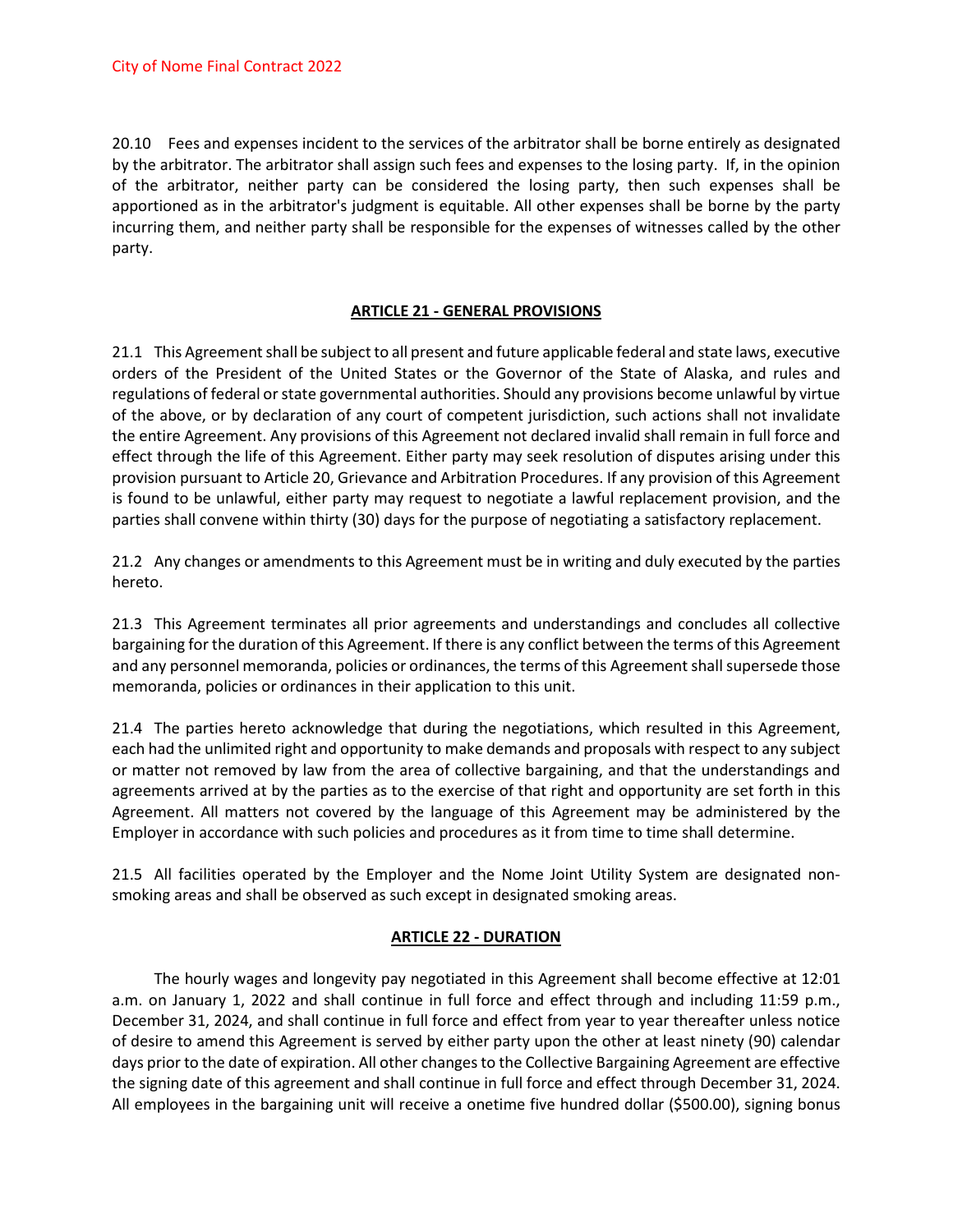upon ratification.

If notice to amend is given, negotiations should commence within thirty (30) calendar days following the date of the notice, and this Agreement shall remain in effect until the terms of a new or amended Agreement are agreed upon; provided, however, that if a notice to amend is timely given, either party may at any time thereafter notify the other in writing of its desire to terminate this Agreement as of the date stated in the notice of termination, which dates shall not be earlier than the date of expiration, and shall be at least ten (10) calendar days subsequent to the giving of such notice to terminate.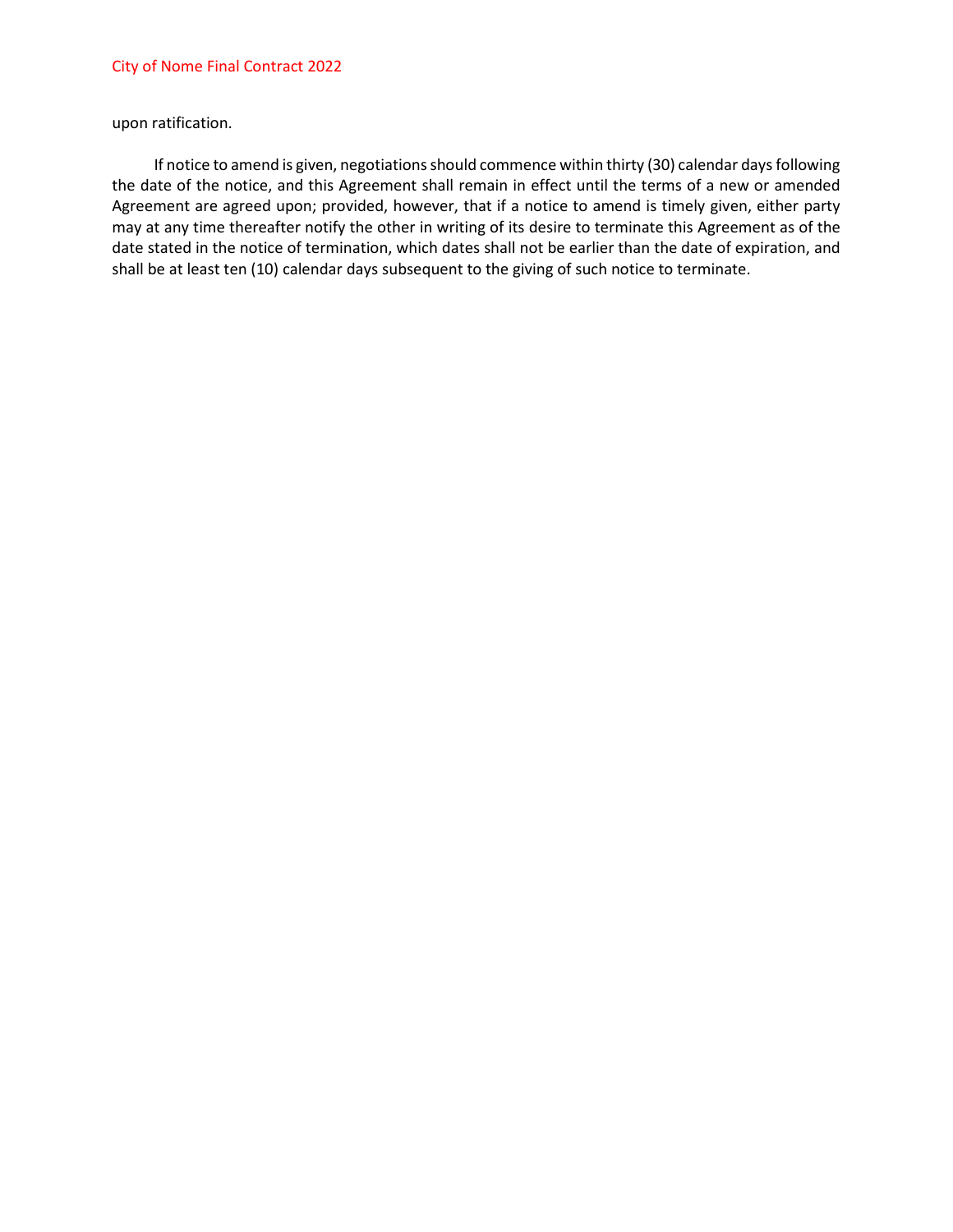IN WITNESS WHEREOF, the parties hereto have caused this Agreement to be duly executed as of this \_\_\_\_\_ day of \_\_\_\_\_\_\_\_\_\_\_\_\_\_\_\_\_\_, 2022.

FOR THE CITY OF NOME: FOR THE CITY OF NOME EMPLOYEES' ASSOCIATION:

Jason Roach

By: \_\_\_\_\_\_\_\_\_\_\_\_\_\_\_\_\_\_\_\_\_\_\_\_\_\_\_ By: \_\_\_\_\_\_\_\_\_\_\_\_\_\_\_\_\_\_\_\_\_\_\_\_\_

Mayor Mayor APEA/AFT, Chief Spokesperson

By: \_\_\_\_\_\_\_\_\_\_\_\_\_\_\_\_\_\_\_\_\_\_\_\_\_\_\_ By: \_\_\_\_\_\_\_\_\_\_\_\_\_\_\_\_\_\_\_\_\_\_\_\_\_

Wade "Gray" Harrison City Manager City Manager CNEA, Local President

By: \_\_\_\_\_\_\_\_\_\_\_\_\_\_\_\_\_\_\_\_\_\_\_\_\_

 Margeurite La'Riviere Negotiating Team Member

By: \_\_\_\_\_\_\_\_\_\_\_\_\_\_\_\_\_\_\_\_\_\_\_\_\_ Peter Le Negotiating Team Member

 $By:$ 

Cole Cushman Negotiating Team Member

By: \_\_\_\_\_\_\_\_\_\_\_\_\_\_\_\_\_\_\_\_\_\_\_\_\_

 Mimi Farley Negotiating Team Member

 $By:$ 

Chris Schuneman Negotiating Team Member

RATIFIED BY THE CITY OF NOME, NOME COMMON COUNCIL this \_\_\_\_ day of \_\_\_\_\_\_\_\_\_\_, 2022.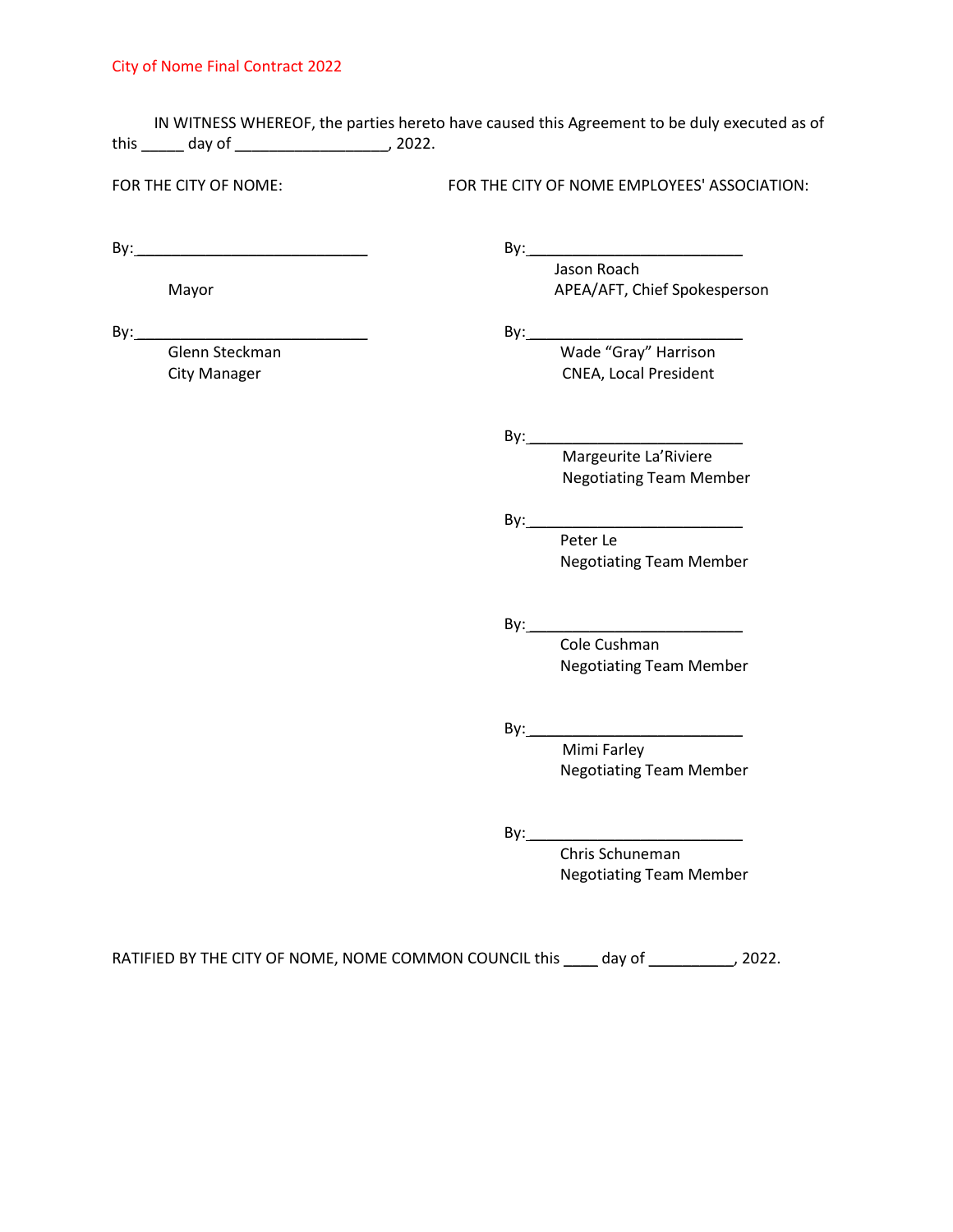### **APPENDIX A**

## JOB CLASSIFICATIONS, COMPENSATION AND PAY ADMINISTRATION

## A.1 JOB CLASSIFICATIONS

Employees in the following job classifications shall be compensated in the pay ranges set forth below:

| Job Classification                | Pay Range |  |
|-----------------------------------|-----------|--|
| Attendant (Nome Rec. Center)      | 9         |  |
| Library Aide                      | 9         |  |
| Museum Aide                       | 9         |  |
| <b>Visitor Center Aide</b>        | 9         |  |
| <b>Bowling Mechanic/Attendant</b> | 9         |  |
| <b>Clerical Helper</b>            | 9         |  |
| Custodian                         | 10        |  |
| Library Assistant                 | 11        |  |
| Museum Assistant                  | 11        |  |
| <b>Lead Recreation Attendant</b>  | 11        |  |
| <b>General Laborer</b>            | 11        |  |
| <b>Communications Officer I</b>   | 11        |  |
| Evidence Technician               | 12        |  |
| <b>DVSA Coordinator</b>           | 12        |  |
| Animal Control Officer(inactive)  | 12        |  |
| <b>Communications Officer II</b>  | 12        |  |
| Assistant Librarian               | 12        |  |
| <b>Accounting Clerk</b>           | 12        |  |
| <b>Collection Assistant</b>       | 12        |  |
| <b>Cemetery Manager</b>           | 12        |  |
| <b>Lead Guard</b>                 | 12        |  |
| <b>Administrative Assistant</b>   | 13        |  |
| <b>Communications Officer III</b> | 13        |  |
| <b>Equipment Operator I</b>       | 13        |  |
| <b>Building Maintenance I</b>     | 13        |  |
| <b>Purchasing Manager</b>         | 13        |  |
| <b>Account Technician I</b>       | 13        |  |
| City Mechanic                     | 14        |  |
| <b>IT Specialist</b>              | 14        |  |
| Revenue Technician                | 14        |  |
| <b>Community Service Officer</b>  | 14        |  |
| <b>Equipment Operator II</b>      | 14        |  |
|                                   |           |  |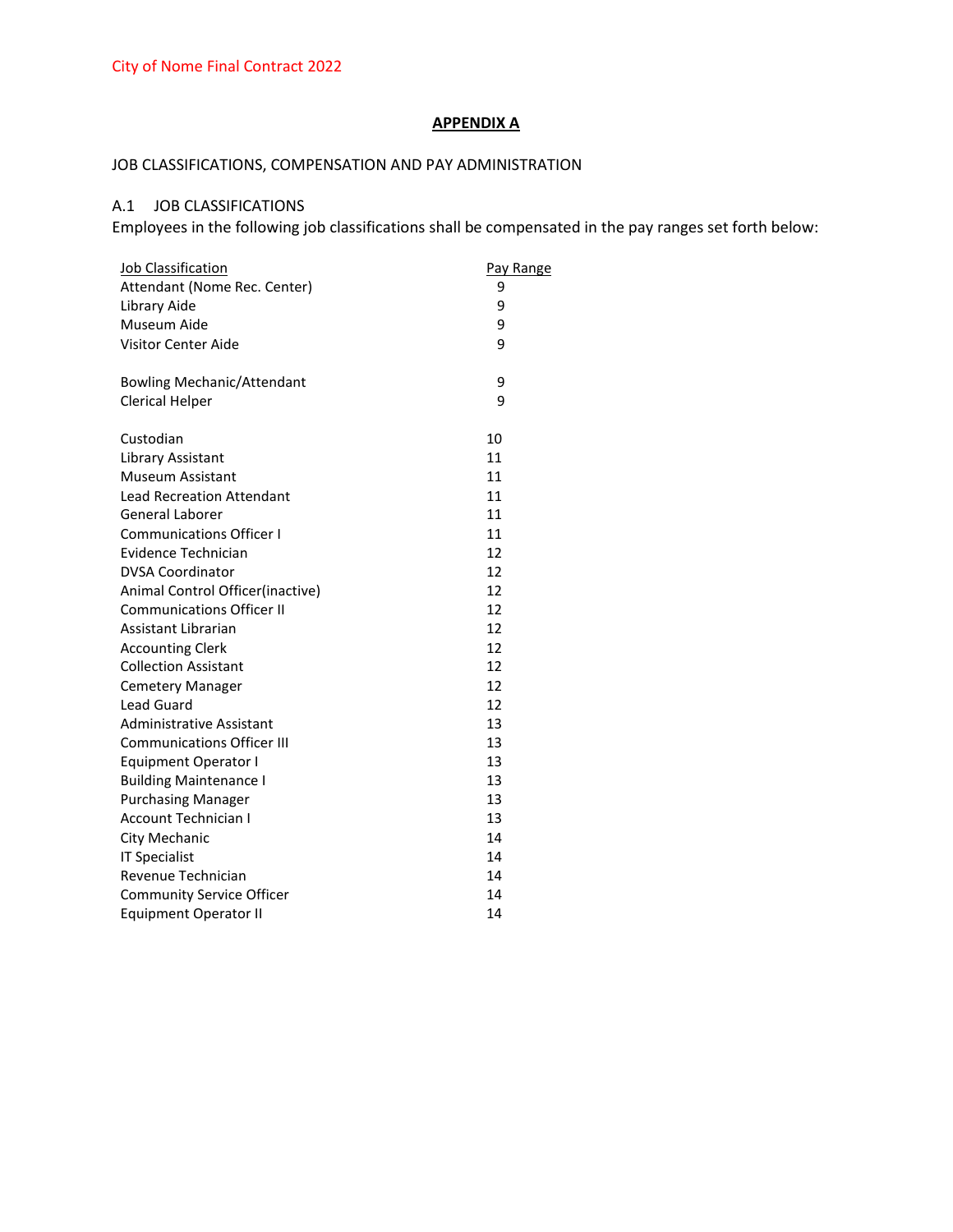| <b>Accounting Technician II</b>         | 14 |
|-----------------------------------------|----|
| <b>Assistant Director Parks and Rec</b> | 14 |
| <b>Emergency Services Tech I</b>        | 14 |
| <b>Education Public Coordinator</b>     | 14 |
|                                         |    |
| <b>Building Maintenance II</b>          | 14 |
| <b>Communications Supervisor</b>        | 14 |
| Deputy City Clerk                       | 14 |
| <b>Building Maintenance III</b>         | 15 |
| <b>Account Technician III</b>           | 15 |
| <b>Equipment Operator III</b>           | 15 |
| Deputy Harbormaster                     | 15 |
|                                         |    |
|                                         |    |
| Public Safety Administrator (inactive)  | 15 |
| <b>Emergency Services Administrator</b> | 15 |
| <b>Emergency Services Tech II</b>       | 15 |
| Landfill Operator                       | 15 |
| Police Officer Trainee (Pre-Academy)    | 15 |
|                                         |    |
| Police Officer I                        | 16 |
| Road Crew Foreman                       | 16 |
| <b>Building Maintenance Foreman</b>     | 16 |
| <b>Assistant Finance Director</b>       | 16 |
| Police Officer II                       | 17 |
| Librarian                               | 17 |
| Police Officer III                      | 18 |
| Investigator                            | 18 |
| <b>Public Works Supervisor</b>          | 18 |
| <b>Police Sergeant</b>                  | 19 |
| <b>Accreditation Manager</b>            | 19 |

### A.2 CLASSIFICATION/RECLASSIFICATION

It is the obligation of the Employer to maintain and periodically update the classification system and the pay plan based upon the principle of like pay for like work. All positions subject to this Agreement shall be classified on the basis of job duties and responsibilities in accordance with standard classification procedures.

In the event an employee feels his position is improperly classified, he shall notify his/her supervisor with a written explanation of the perceived inequities. If the supervisor's review does not resolve the employee's concerns, the employee shall then notify the CNEA. The employee must provide a copy of the written explanation and the supervisor's response. If in the opinion of CNEA an inequity exists within the salary structure of classifications within the wage plan, CNEA will file notice with the City Manager. Such notice shall contain a full explanation of the perceived inequities. The City Manager shall provide CNEA with written notification of his evaluation and decision within thirty (30) calendar days after receipt. If CNEA feels that its objection was not satisfactorily addressed by the City Manager, CNEA may enter the grievance procedure at Step 4.

The reclassification shall be retroactive to thirty (30) days from the date the City Manager received notice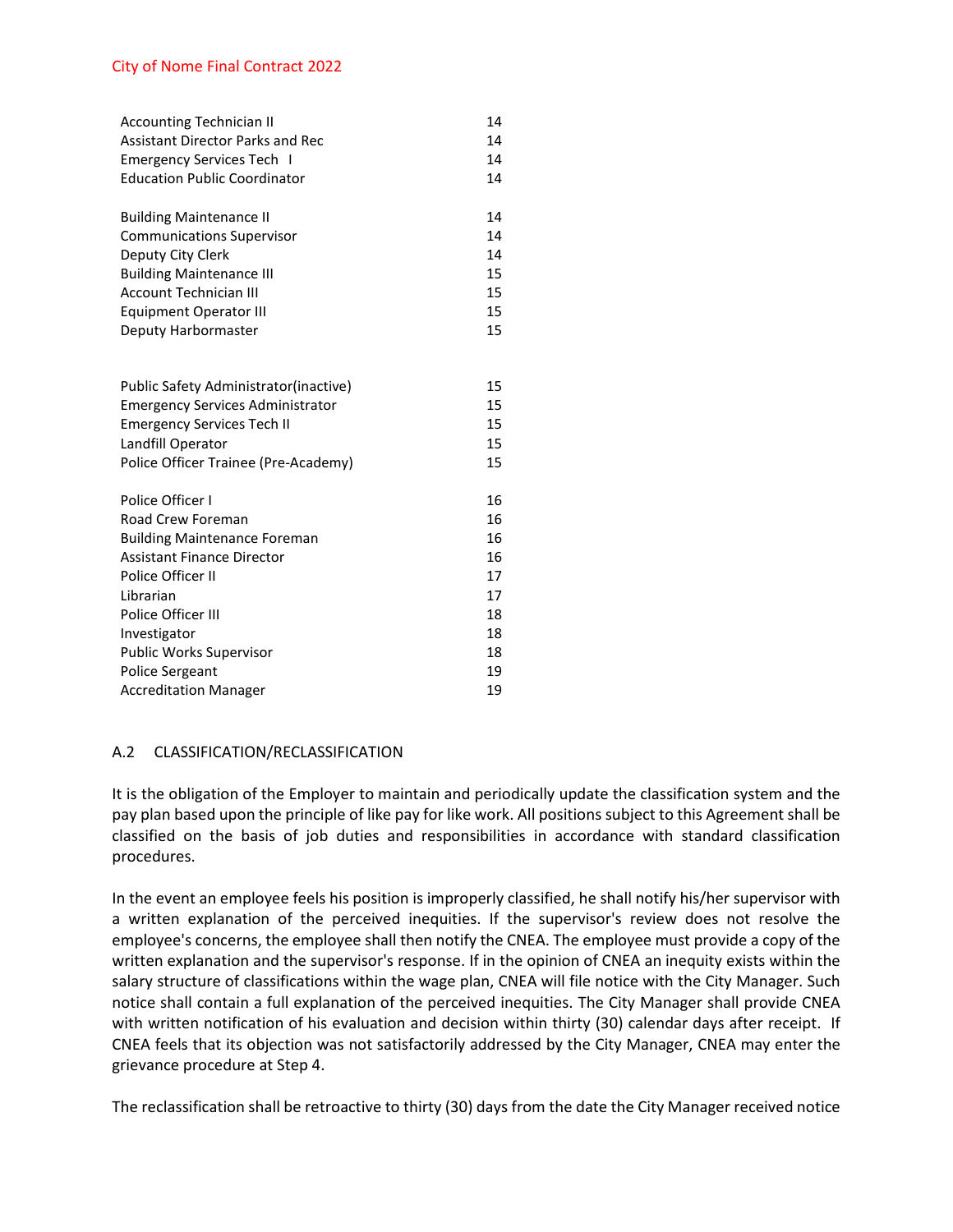from CNEA, provided final resolution is in favor of the employee.

### A.3 SCHEDULE OF PAY RANGES

Employees shall be compensated at the regular hourly rate of pay which corresponds with their pay range and step, as provided in the following schedule.

| <b>Current Contract Ending December 31, 2024</b> |       |       |              |       |       |       |       |       |       |
|--------------------------------------------------|-------|-------|--------------|-------|-------|-------|-------|-------|-------|
|                                                  |       |       |              |       |       |       |       |       |       |
|                                                  | A     | B     | $\mathsf{C}$ | D     | E     | F     | G     | Η     |       |
| 9                                                | 19.97 | 20.74 | 21.52        | 22.33 | 23.16 | 24.05 | 24.97 | 25.92 | 26.91 |
| 10                                               | 21.52 | 22.33 | 23.16        | 24.05 | 24.97 | 25.92 | 26.91 | 27.93 | 28.97 |
| 11                                               | 23.16 | 24.05 | 24.97        | 25.92 | 26.91 | 27.93 | 28.97 | 30.08 | 31.22 |
| 12                                               | 24.97 | 25.92 | 26.91        | 27.93 | 28.97 | 30.08 | 31.22 | 32.40 | 33.63 |
| 13                                               | 26.91 | 27.93 | 28.97        | 30.08 | 31.22 | 32.40 | 33.63 | 34.92 | 36.24 |
| 14                                               | 28.97 | 30.08 | 31.22        | 32.40 | 33.63 | 34.92 | 36.24 | 37.62 | 39.06 |
| 15                                               | 31.22 | 32.40 | 33.63        | 34.92 | 36.24 | 37.62 | 39.06 | 40.54 | 42.09 |
| 16                                               | 33.63 | 34.92 | 36.24        | 37.62 | 39.06 | 40.54 | 42.09 | 43.68 | 45.36 |
| 17                                               | 36.24 | 37.62 | 39.06        | 40.54 | 42.09 | 43.68 | 45.36 | 47.07 | 48.86 |
| 18                                               | 39.06 | 40.54 | 42.09        | 43.68 | 45.36 | 47.07 | 48.86 | 50.72 | 52.65 |
| 19                                               | 42.09 | 43.68 | 45.36        | 47.07 | 48.86 | 50.72 | 52.65 | 54.65 | 56.73 |

Employees shall progress from step to step as follows:

1. Unless the Employer elects to place an employee in a higher initial step, newly hired employees shall start in the "A" step at their pay range. They shall receive 3.8% in six (6) months, provided they have completed the initial six-month probationary period and their performance is satisfactory or better. Thereafter, these employees shall receive 3.8% at a rate of (12) months provided their performance is satisfactory or better at the time they are eligible.

2. Employees who are currently at a step and range "B" through "I" will receive 3.8% at the rate of twelve (12) months per step from the date of position anniversary provided their performance is satisfactory or better at the time they are otherwise eligible for each year of the contract to coincide with the employee's anniversary date, the anniversary date is defined as when the employee becomes regular. As used herein, the word "satisfactory" means performance which adequately fulfills the essential functions or duties of the job.

4. Employees who are at step "I" or above during the term of this Agreement shall thereafter have their base hourly rate of pay increased by three (3) percent each year of the contract to coincide with the employee's anniversary date. Anyone who is still outside the "I" range after the new pay matrix is implemented will received an 8% raise for the first year and then 3% each year thereafter.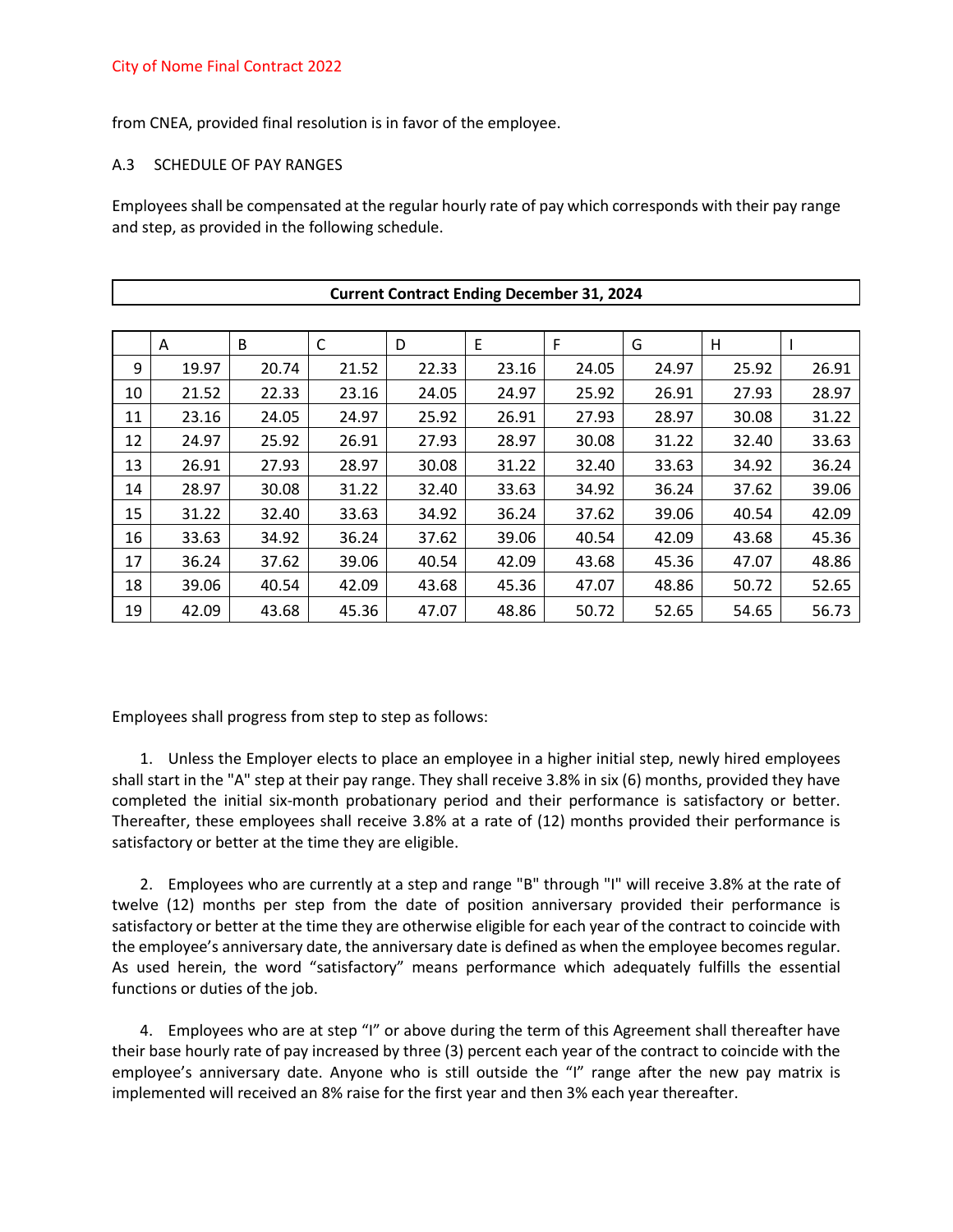5. All regular full-time employees shall receive a \$500 regional differential payment on January 1, 2022, January 1, 2023, and January 1, 2024. All regular part time and probationary employees shall receive \$500.00. Full time regular employee's must have worked for six (6) months to receive the full differential. Less than 6 months it will be pro-rated. Part time employees will follow the same pro-rated system.

6. Upon ratification of this current contract all members will receive a \$500 signing bonus.

### A.4 SHIFT DIFFERENTIALS

All employees whose workday starts at the beginning of or during a scheduled swing shift between the hours of 4:00 p.m. (1600 hours) and 7:59 p.m. (1959 hours) are entitled to an additional Two dollars and zero cents (\$2.00) per hour for all hours worked in each such shift.

All employees whose workday starts at the beginning of or during a scheduled graveyard shift between the hours of 8:00 p.m. (2000 hours) and 5:59 a.m. (0559 hours) are entitled to an additional Two dollars and fifty cents (\$2.50) per hour for all hours worked in each such shift.

## A.5 GENERAL PAY ADMINISTRATION

An employee who is temporarily assigned to perform all the duties of a higher classification shall be paid at the rate of the higher range that would be appropriate in case of promotion. The increase shall become effective immediately and shall continue for the duration of the assignment. In the event the employee is promoted to the position on a permanent basis while acting in the position, time spent acting in the higher range shall be counted for purposes of satisfying the promotional probationary period.

### A.6 POLICE FIELD TRAINING OFFICER

Police Officers that become certified (FTO) shall receive a step increase are assigned and perform Field Training Officer (FTO) duties shall be paid one dollar (\$1.00) for all hours worked, conducting field training. This pay is in addition to shift differential if applicable.

## A.7 COURT TESTIMONY

Police department employees who testify or appear in court during off duty time, shall receive not less than two (2) hours pay for that testimony or appearance. Their rate of pay at the time of the court appearance will either be straight time or over time depending on whether the employee has worked sufficient number of hours in the day/week to qualify for his/her overtime rate.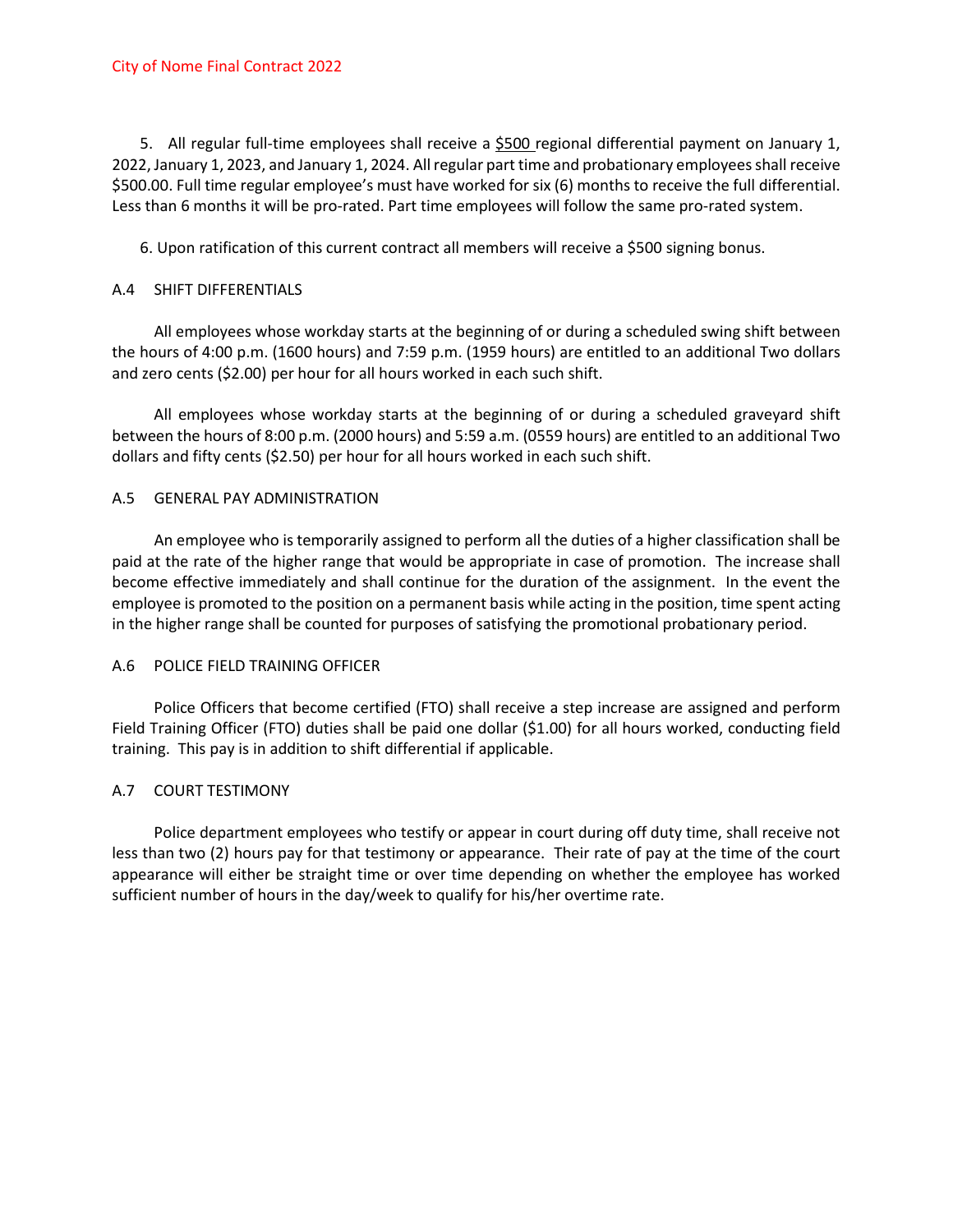#### **APPENDIX B**

#### EMPLOYEE MEDICAL AND LIFE INSURANCE PLANS:

B.1 The Plan. Regular full-time employees covered by this Agreement and their dependents, if any, shall continue to be covered by a health care plan chosen by the Employer and acceptable to the employees. The Employer and Employees recognize the importance of a healthy work force and the need for insurance coverage which provides reasonable benefits to employees while containing costs to both parties. It is recognized that changes in the insurance market may affect coverage and premiums, and that plans are subject to renewals on an annual or biannual basis. The Employer will work with Employees in selecting a plan and its components. To the extent that the provisions of the Plan in effect from time to time may not be consistent with provisions of this Appendix, the terms of the Plan as agreed shall control. Probationary employees hired after the effective date of this Agreement do not participate in the Plan until after 31 days of employment.

Health benefit premiums paid by the Employer shall be capped at \$2300. The City and Union agree to aggressively pursue cost savings and cost reductions through the committee set out below.

Should the premium rates increase beyond the cap, covered employees shall have the option of paying fifty percent (50%) of the difference between the actual and the capped premium rates (to retain the same level of health insurance benefits), or reducing health insurance benefits to the level available at the capped premium rates, if such option is available under the Plan. If the cost of insurance exceeds the cap and the employees elect to pay their fifty percent of excess premiums, the Employer shall pay the other fifty percent (50%) thereof.

If said plan annual deductible exceeds \$500, the City shall reimburse the employee for the amount over \$500 per person or \$1500 per family per plan year upon presentation of proof of payment. The Employer will reimburse such out of pocket expenses not covered by another source upon presentation of proof of payment

B.2 Labor-Management Committee on Employee Benefits. The parties agree to form a Labor-Management Committee on Employee Benefits (hereinafter the "Committee"). The Committee shall be composed of not less than four (4) representatives, two from the bargaining unit appointed by the Union and two (2) from the Employer who shall be appointed by the Mayor of Nome. The Committee shall select a chairperson from its membership. By majority vote of the Committee, additional seats on the Committee may be provided to labor and management representatives within the Nome Joint Utility System and to representatives of other interested, Nome-based employers, provided that an equal number of labor and management seats shall be maintained at all times. A quorum for Committee meetings shall be a simple majority of its members.

The Committee shall be empowered to study and recommend health care benefits to be provided employees of the City of Nome and other participating employers, bearing in mind the objectives of identifying and recommending effective cost-saving measures. Topics which the Committee may investigate include, but are not limited to, determination of dates of eligibility for coverage, benefit schedules, deductibles, co-payment provisions, preferred provider programs, wellness programs, and other options designed to contain costs and enhance benefit options. The Committee may meet on call of its chairperson or whenever a simple majority of its members request a meeting.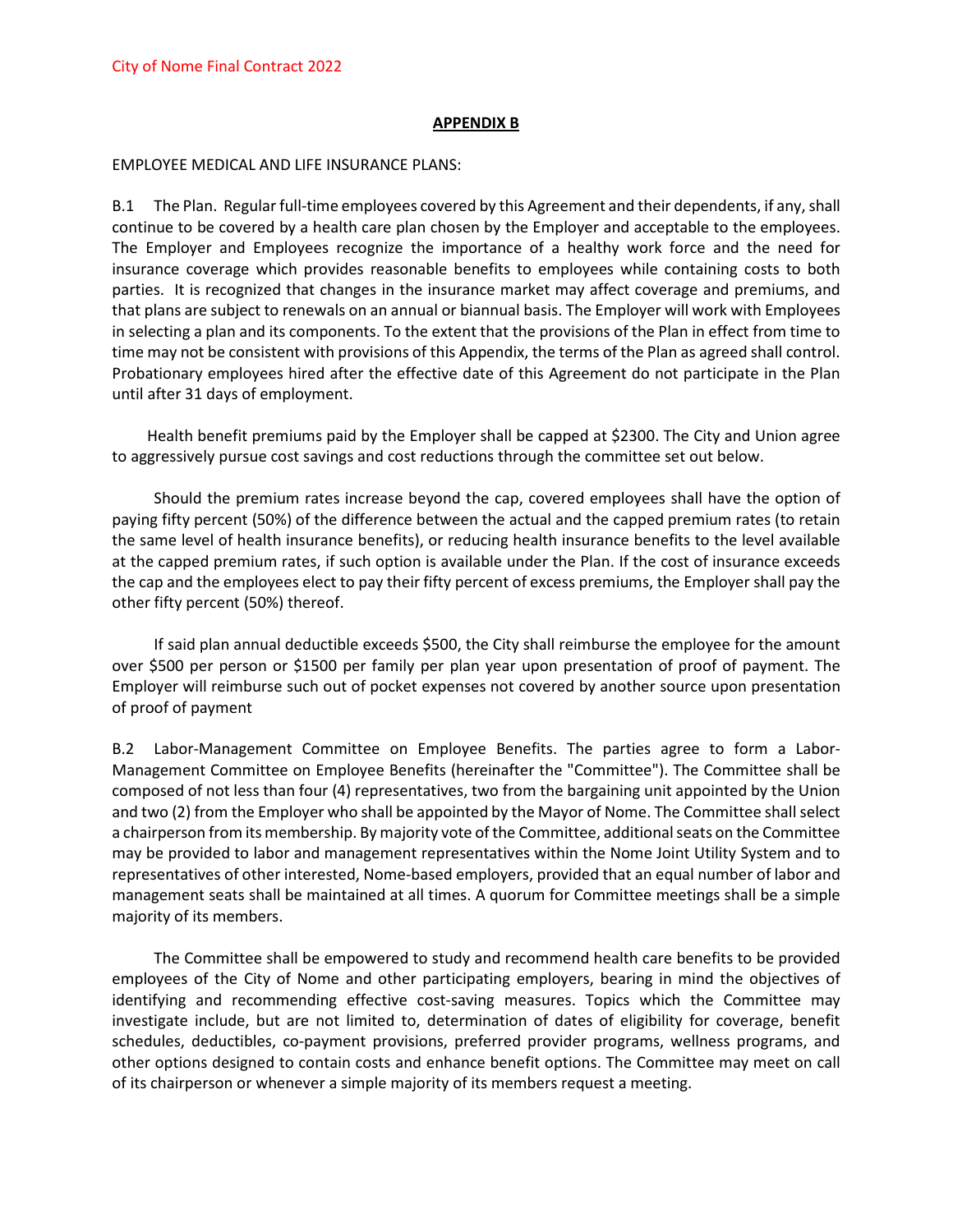Neither the Employer nor the Union shall be required to accept recommendations made by the Committee, and implementation of any such recommendations shall require the mutual written consent of the Employer and the Union.

B.3 Life Insurance. The Employer shall provide and pay the premium for face value of \$50,000 lifeinsurance for each probationary full-time and regular full-time employee. Upon the death or dismemberment of an employee, benefits will be paid by the insurance carrier directly to the employee's beneficiary (ies) subject to the terms and conditions of the carrier's policy. The city will work with the union to develop group rates for additional benefits such life insurance and flexible spending accounts.

### **APPENDIX C**

### EMPLOYEE RETIREMENT PLAN

The Employer shall participate in the Public Employees' Retirement System of Alaska and shall continue to maintain a deferred compensation program currently in effect for bargaining unit members.

### **APPENDIX D**

The following special provisions are incorporated in the Agreement:

### D.1 NONDISCRIMINATION

CNEA agrees to continue to admit all City Employees to membership and represent all Employees without regard to race, religion, color, national origin, sex, age, physical handicap or political affiliation.

### D.2 MERIT PRINCIPLE

The parties agree that it is their mutual intent to strengthen the merit principle in the City, and shall use all due diligence to maintain the merit principle among public employees.

The merit principle is the principle that the most qualified person has the most opportunity for employment reward and advancement.

### D.3 PERFORMANCE STANDARDS

Delivery of municipal services in the most efficient, effective and courteous manner is of vital importance to the City and the Union. The identification of duties and expectations of employees is the corner stone of such services. The Union recognizes the City's right to establish a system of performance standards and acceptable performance levels to be utilized to measure the performance of each employee or group of employees.

The Employer reserves the right to adopt and implement policies and procedures for periodic evaluation of employee performance, and to amend or repeal same, provided, however, that an employee may request to be evaluated not more than one (1) time during any one calendar year, and the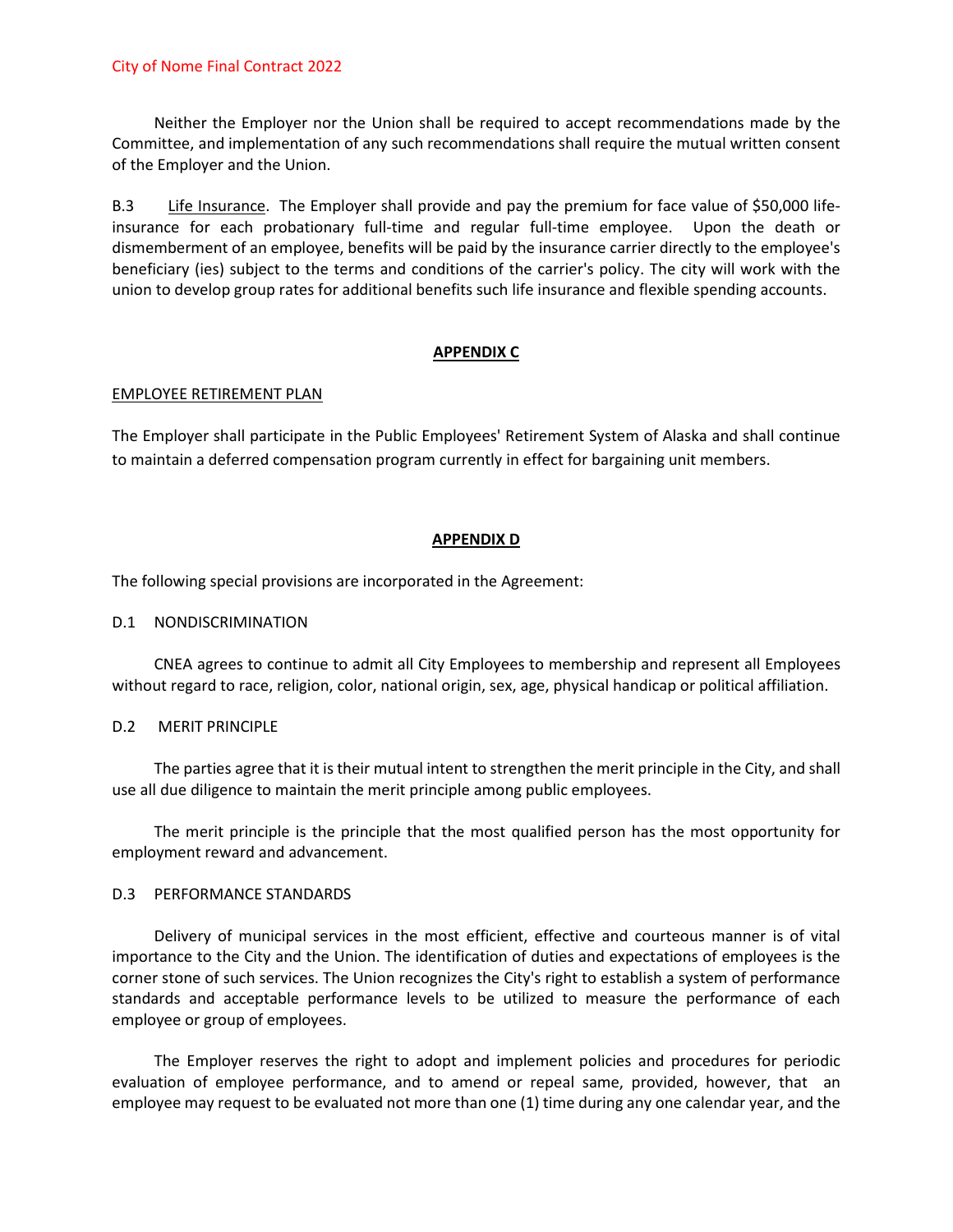evaluation shall be provided in writing within thirty (30) days. The Employer may make annual or more frequent written evaluations at its discretion. Any such policies and procedures shall be consistent with this Agreement.

### D.4 IDENTIFICATION CARDS

The Employer shall apply identification cards to those of its employees whom the Employer determines may need such cards in the performance of City business. This card shall contain the employee's picture, name, job title, department, and signature, City of Nome identification and other information as required by the Employer. The card is the property of the City of Nome and shall be issued when the employee reaches permanent status and shall be returned by the employee to the Employer prior to issuing the employee's final paycheck.

### D.5 SAFETY EQUIPMENT

It shall not be a violation of this Agreement nor grounds for dismissal if an employee refuses to work on an unsafe job, provided the job is found to be unsafe by the Alaska Department of Labor. Any safety equipment required by AS 18.60 to make a job safe shall be supplied by the Employer. The Employer shall abide by AS 18.60 when applicable.

Disciplinary action shall not be taken under this Article until the Department of Labor has made a finding on safety. If the Department of Labor finds the job to be safe and in the remote possibility that subsequent disciplinary action is taken, the Employee shall have recourse to the Grievance and Arbitration Procedure, Art. 20.

### D.6 CONTRACTING OUT

If analysis of its operation by the Employer indicates contracting out is reasonably expected to result in a reduction in cost, increase efficiency in the delivery of services to the public, or otherwise benefit the Employer and the taxpayers of Nome, and it is reasonably expected to result in the displacement of any regular employee, the Employer shall first notify the Union in writing of the proposed action. The Employer shall provide the Union with copies of cost analyses, comparisons of employee vs. contract costs, or other documents on which the proposed action is based. The Union is invited and encouraged to meet and confer with the Employer at reasonable times regarding the proposed action, and no final action shall be taken by the Employer within thirty (30) days of its notice. If after consultation with the Union, the Employer adopts the plan to contract out the work, all affected employees shall be given thirty (30) days advance notice or full pay and benefits in lieu of thirty (30) days notice. The Employer will make reasonable efforts to assist displaced employees in being considered for employment with the contractor, or to transfer them to other available positions with the Employer for which they are qualified.

Nothing in this article shall prevent the Employer from continually analyzing its operations for the purpose of identifying cost saving opportunities.

### D.7 PRINTING OF AGREEMENT

The parties agree that the cost of printing the Agreement will be shared equally by the parties.

### D.8 AVAILABILITY OF PARTIES TO EACH OTHER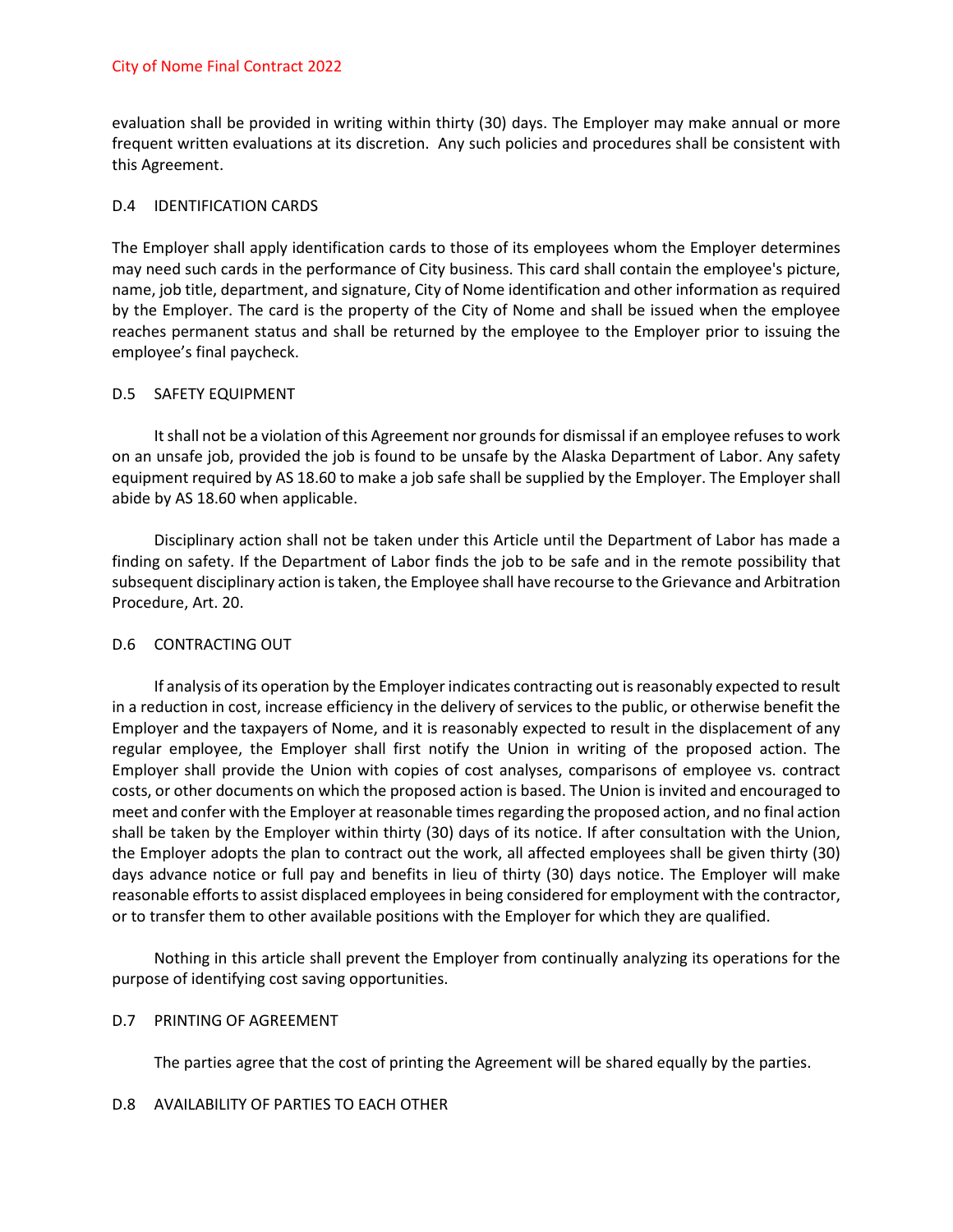CNEA and the Employer agree to meet at reasonable times to discuss the interpretation and application of this Agreement. CNEA and the Employer agree within thirty (30) days of the effective date of this Agreement to name and advise the other party of their representative for this purpose.

### **APPENDIX E**

### **CITY OF NOME GRIEVANCE FORM**

|      |                              | FILE NO:                                                                                                                                                                                                                             |
|------|------------------------------|--------------------------------------------------------------------------------------------------------------------------------------------------------------------------------------------------------------------------------------|
|      |                              | Grievance Step #____________                                                                                                                                                                                                         |
| 1.   |                              | Name of Grievant and Contract and Contract and Contract and Contract and Contract and Contract and Contract and Contract and Contract and Contract and Contract and Contract and Contract and Contract and Contract and Contra       |
| 2.   |                              |                                                                                                                                                                                                                                      |
| 3.   |                              |                                                                                                                                                                                                                                      |
| 5.   |                              | Initially discussed with supervisor on <b>EXALLACTER CONSUMING THE CONSUMING TO A READ AND THE CONSUMING TO A REA</b>                                                                                                                |
| 6.   |                              |                                                                                                                                                                                                                                      |
| 7.   |                              | Nature of Grievance <b>Executive Contract Contract Contract Contract Contract Contract Contract Contract Contract Contract Contract Contract Contract Contract Contract Contract Contract Contract Contract Contract Contract Co</b> |
| 8.   |                              |                                                                                                                                                                                                                                      |
| 9.   |                              |                                                                                                                                                                                                                                      |
| Date |                              | <u> 1989 - Johann Barnett, fransk politiker (</u><br><b>CNEA Representative or Employee Signature</b>                                                                                                                                |
| 10.  |                              |                                                                                                                                                                                                                                      |
| 12.  |                              |                                                                                                                                                                                                                                      |
| 13.  |                              |                                                                                                                                                                                                                                      |
| 14.  | <b>Respondent's Decision</b> |                                                                                                                                                                                                                                      |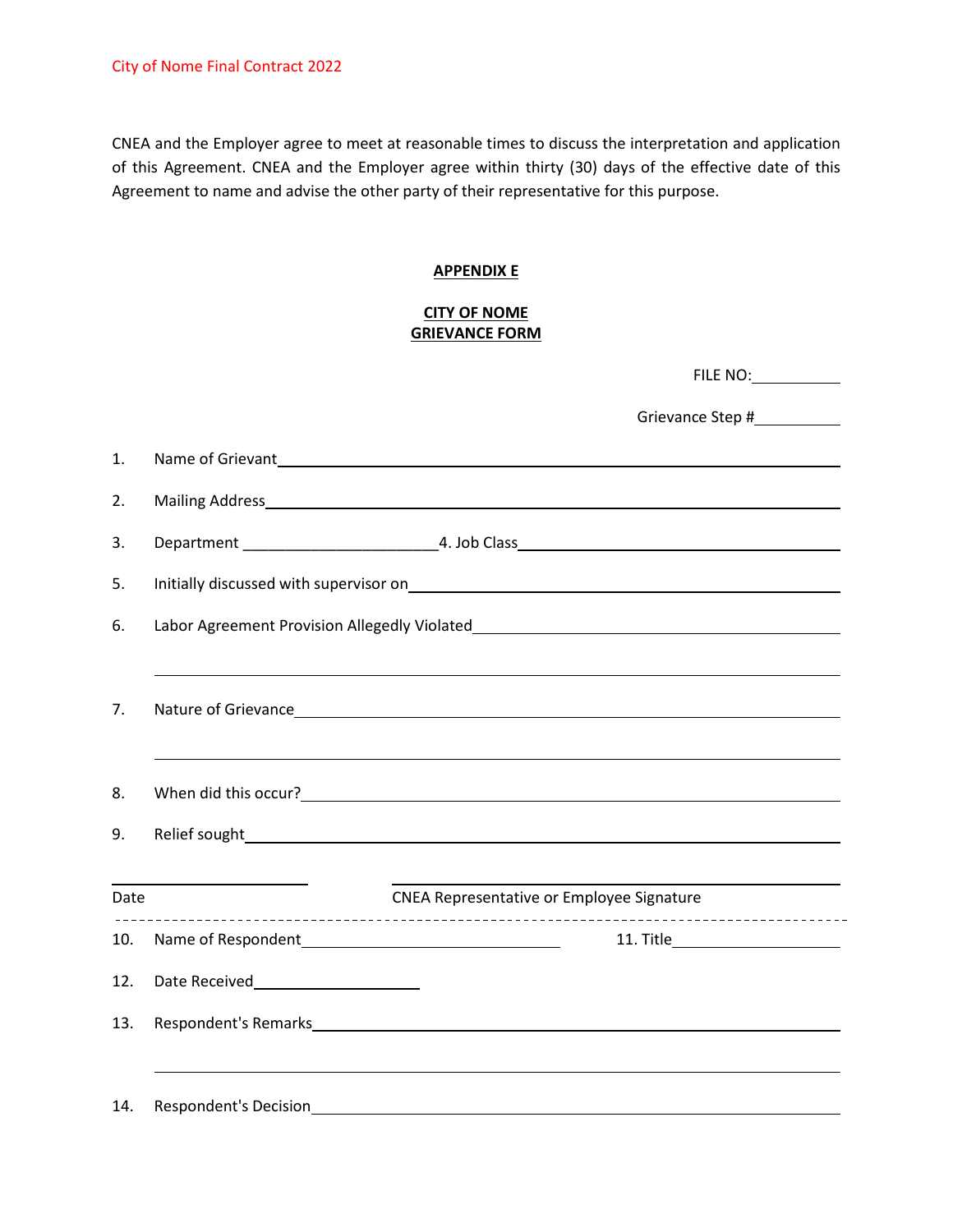Date **Date** Respondent Signature

## **APPENDIX F SUBSTANCE ABUSE PROGRAM**

In accordance with Article 18 of the Collective Bargaining Agreement between CNEA and the City, the parties hereby agree to the following Substance Abuse Program:

### F.1 Testing Objectives:

a. Prohibited Substances: A drug is defined as any substance which may impair mental or motor function including but not limited to illegal drugs, controlled substances, designer drugs, synthetic drugs and look-alike drugs. Alcohol is defined as any beverage or substance containing an alcohol. (See addendum "A" for guidelines).

b. Legal Drugs: The use of drugs which are lawfully obtained and properly used shall be permitted provided their use does not interfere with the individual's proper and safe work performance.

c. Management will be responsible for all costs incurred for testing done at their request.

d. Management will be responsible to provide training of their supervision in problems of substance abuse and to maintain a level of on-going training to enable their supervision to recognize impairment and conditions indicating potential substance abuse.

#### F.2 Probable Suspicion of Impairment/Accident Involvement:

a. Probable suspicion means suspicion based on specific personal observations that the Employer representative can describe concerning the appearance; behavior; or speech or breathe odor in conjunction with appearance or behavior of the employee. Probable suspicion must be documented at or near the time of the observation. Observation must be witnessed by two (2) individuals, one of whom must be a supervisor that has actually observed the employee's behavior. Being in an accident or causing an accident may be sufficient to establish probable suspicion.

b. Employees must report to the testing facility the use of medically authorized drugs and any overthe- counter drugs taken prior to testing.

c. An employee consenting to the testing will be transported to the testing laboratory by management. After the test is completed, the employee will be transported back to his/her residence for the balance of the work day. The employee will be allowed to take personal leave after arriving at his/her residence for work missed.

d. If the test results are negative the employee will receive full back pay based on a regular work schedule, if personal leave was not taken. If personal leave was taken, the employee's leave account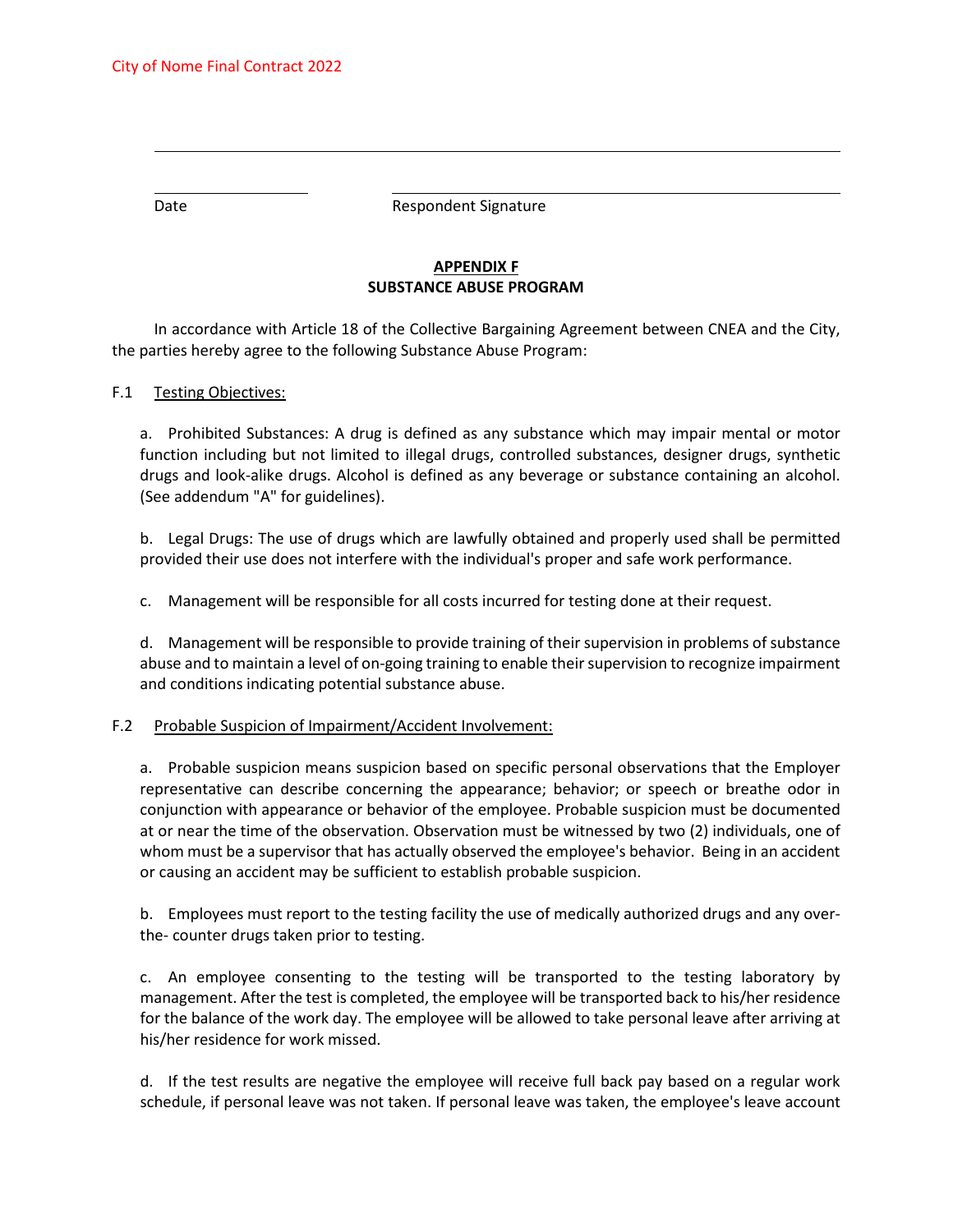shall be reimbursed. No further action will be taken.

e. Under no circumstances will either the Employer or the Union be informed beyond a negative or positive outcome of any testing conducted.

#### F.3 Consent and Transportation Procedures:

a. Employer shall inform employee that he/she has been observed, as per Section F.2 (a), that he/she appears impaired/or has been involved in an industrial accident, and will be required to submit to a drug/alcohol test.

b. Give employee(s) copy of impaired behavior report and/or a copy of the accident report indicating employee(s) involvement in the reportable on-the-job accident as per Section F.2 (a). Explain that because of the observation or report of employee's behavior, it is necessary to verify the employee's physical capability at that point in time. Ask the employee whether he/she is aware of any medical condition which may cause the behavior or if he/she has been taking any prescription or nonprescription medication which may impair safe and/or efficient job performance.

c. Complete a consent form. In each and every case, read the form to the employee prior to obtaining the employee's signature authorizing the exam/test and release of medical condition and any test results. No changes are to be made on the consent form. Both the observing witnesses shall complete the Impaired Behavior Report form. In completing the form, the witnesses shall be as accurate and detailed as possible, recording their observations of the employee's behavior which led to their decision to require an exam/test. The witnesses shall state what they actually observed, but refrain from making statements about possible causes of the behavior or making judgmental conclusions.

If the employee refuses to promptly take the exam/test or sign a consent form:

- i. Make it clear to the employee that the request to sign the form and take the exam/test is a direct order.
- ii. Ask the employee if he/she understands the order. (If the employee responds that he/she does not understand the order, explain your order again.)
- iii. Explain to the employee that failure to comply with the order constitutes insubordination which will result in termination.
- iv. Issue a second direct order to sign the form and take the exam/test.
- v. If the employee refuses, inform the employee that he/she is terminated.

d. The employer shall arrange for transportation and accompany the employee to the exam/test site. Employer shall notify the Union that the employee is being transported for an exam/test, unless waived by the employee, and shall transport the employee to the exam/test site. Upon arrival, the Employer will complete the necessary laboratory form(s). The employee will be tested by laboratory personnel or physician. At the conclusion of the examination and test(s), Employer shall transport the employee in accordance with Section F.2 (c).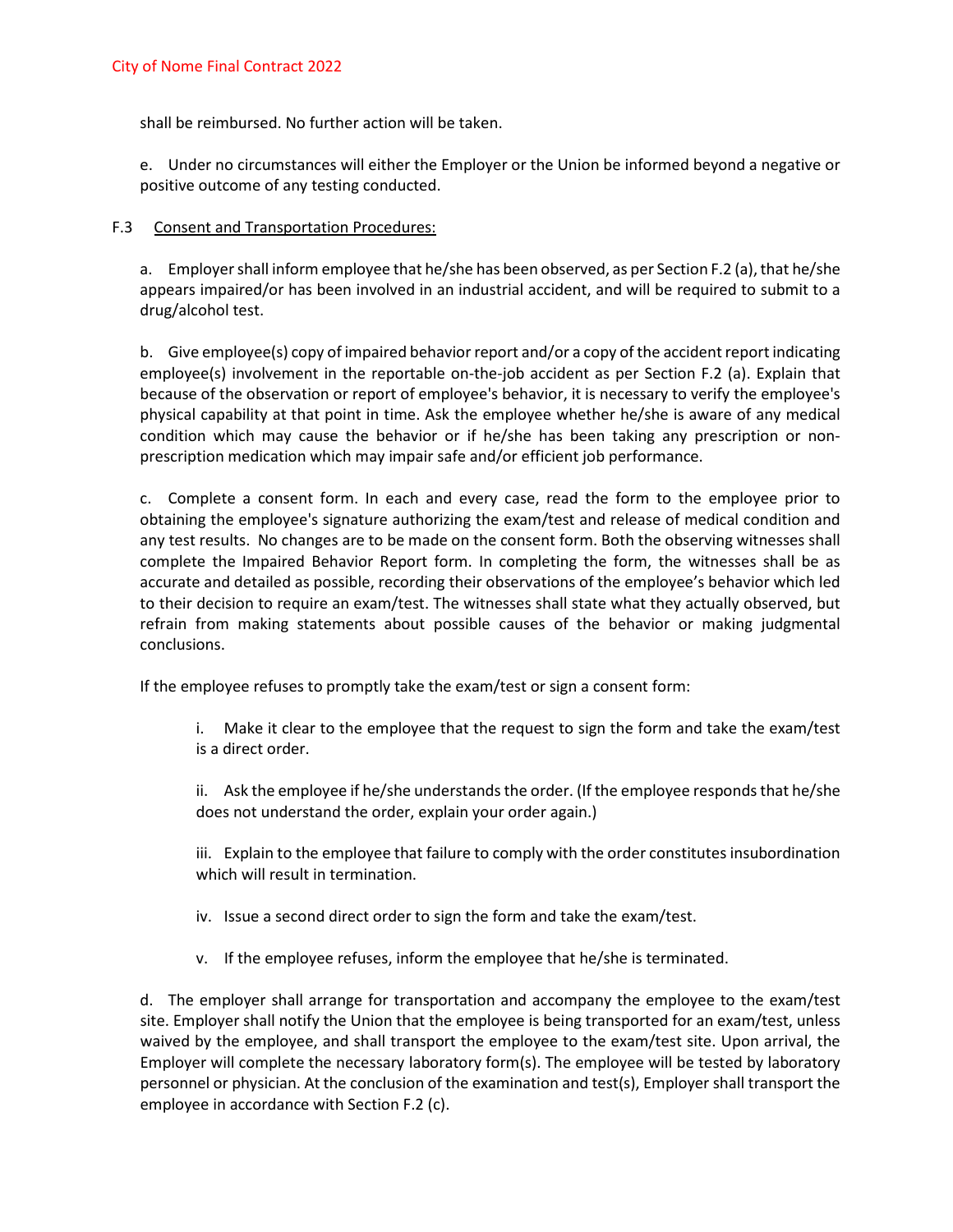### F.4 Type of Test:

a. All alcohol testing to utilize the alcohol dehydrogenase method indicating impairment.

b. Drug testing is to be initially conducted by the EMIT test. There shall be no blood testing.

c. All positive EMIT/ADH tests will be verified by a GC/MS (Gas Chromatography/Mass Spectrophotometry) test. Disciplinary action against an employee may only be taken if the GC/MS is positive at a level exceeding the levels in the Federal Regulation issued by the Department of Health and Human Resources/Department of Transportation. Any changes in the Federal Regulations would be re-negotiated prior to inclusion.

### F.5 Testing, Procedural Safeguards:

a. The Employer and the Union will select the laboratory, and follow the testing procedures that will meet the DOT guidelines for testing and chain of custody and will provide quality control procedures, and assure the maximum in confidentiality.

b. In the event of positive test results, the employee may request, within ten (10) days a sample of his/her urine specimen from the medical facility for the purpose of re-testing at a qualified drug testing laboratory. Chain of custody for this sample shall be maintained between management and the employee's designated qualified laboratory. Re-testing shall be performed at employee's expense. In the event of conflicting results, the employer may require a third (3rd) test. Should the results of this test be positive, the employee may be terminated. In the event of negative test results on the retests, the employer shall pay for the re-tests and any lost straight time wages or leave used.

c. An employee shall have the right to use the grievance/arbitration system to challenge any aspect of the testing procedures.

d. Any employee who successfully challenges a positive result shall be reimbursed for the costs associated with challenging the test.

e. The Employer and the Union reserve the right to require additional safeguards that serve the best interest of the employee or the Program, subject to mutual agreement.

The Employer shall indemnify and hold the Union harmless against any and all claims, demands, suits or liabilities that may arise out of the Employer's application of the Substance Abuse Program.

The Substance Abuse Program shall be subject to annual review by a Labor/Management Committee.

### F.6 Voluntary Rehabilitation:

Employees who voluntarily request assistance in dealing with personal substance abuse problems may request Family Medical Leave and may utilize personal leave, or leave without pay to participate in a rehabilitation program without jeopardizing their continued employment with the City, provided they stop all involvement with any and all such substances. Voluntary participation treatment programs will not prevent disciplinary action(s) for procedure violations that have already occurred.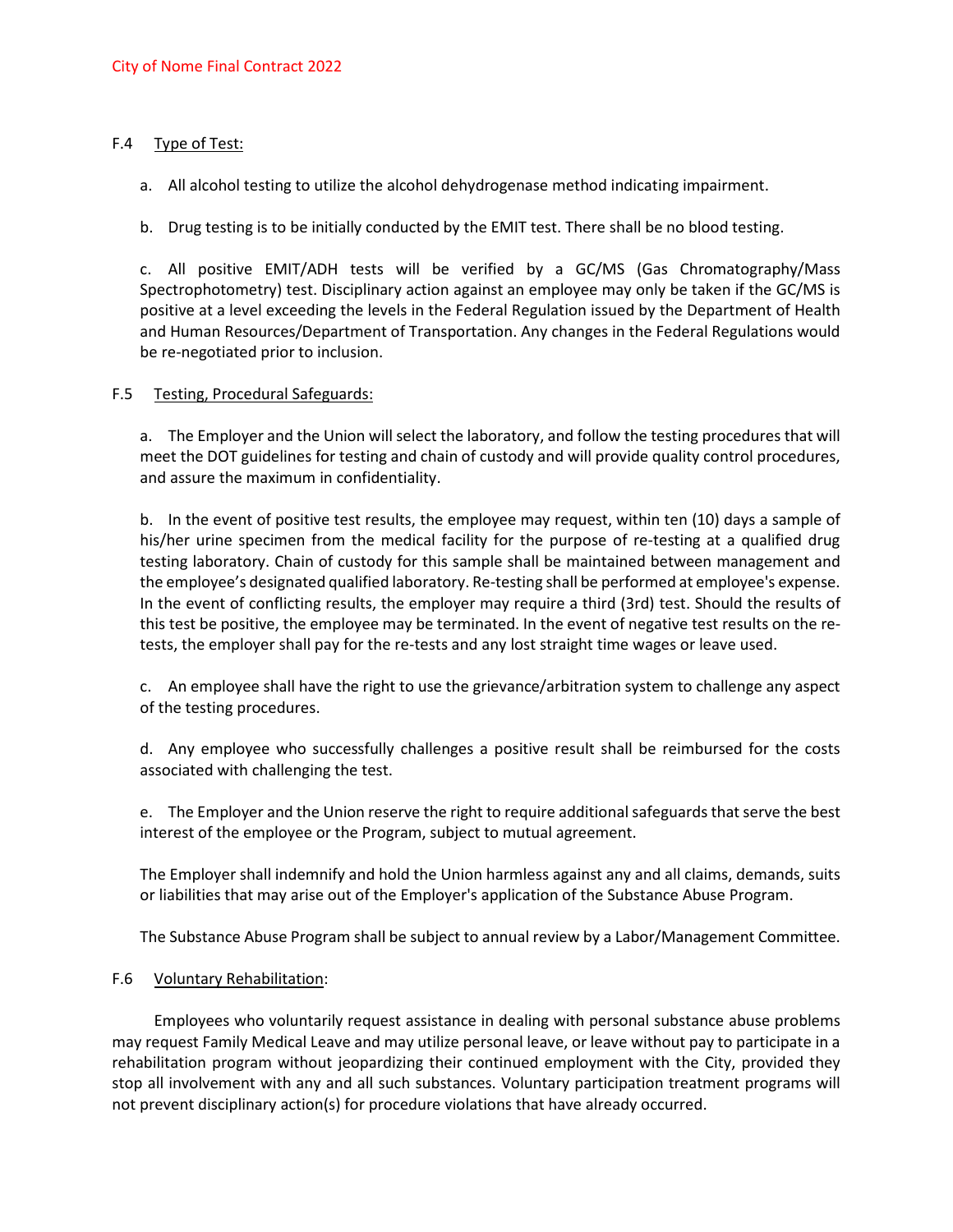At the conclusion of treatment, arrangements for drug screen follow-up testing will be made. Specific guidelines will be agreed upon by management, supervisors and the rehabilitated employee at the time the employee returns to work. Employees will be allowed only one voluntary or involuntary rehabilitation chance during their employment at the City.

### F.7 Involuntary Rehabilitation:

Employees who test positive for alcohol and are determined by a substance abuse professional to be a "qualified individual with a disability" may be afforded the opportunity for involuntary rehabilitation.

If involuntary rehabilitation is offered, the employee must make and keep an appointment with a substance abuse professional within 10 days of notification of a positive alcohol test and notify the City of the date of such appointment. During this ten (10) day period, the employee will be suspended and placed on leave without pay. After the employee meets with the substance abuse professional and confirms that he/she has signed a Release of Information and has made a commitment to work cooperatively with the substance abuse professional, the City will hold the termination in abeyance pending successful completion of any and all treatment/recovery programs prescribed by the substance abuse professional and/or their referrals.

The terms and conditions will be incorporated in a Recovery Contract agreed upon by the employee and the substance abuse professional. The employee will be required to enter into a Treatment/Recovery Contract with the substance abuse professional for a period of time as specified by the substance abuse professional.

The employee must sign the standard Release of Information allowing the substance abuse professional to talk to the employee's supervisor about the employee's recovery program, his/her progress with the program, and whether successful completion of the program was accomplished.

The employee will remain suspended during the recovery period and will be placed in a personal LWOP status. The employee will be eligible for return to work to his/her, position after the successful completion of the substance abuse professional Treatment/Recovery Contract. To be eligible for reinstatement, the individual must provide documented proof to the substance abuse professional, and the substance abuse professional must confirm to the Employer that the individual has met all the conditions of the Treatment/Recovery Contract.

All costs of the treatment/recovery program will be borne by the employee or any insurance he/she may have. City insurance is available through a self-pay program for employees in a LWOP status.

Before returning to work after successful completion of the substance abuse professional programs, the employee will be required to enter into a Return to Work Contract with the City. The Return to Work Contract may run concurrently with the substance abuse professional Treatment/Recovery Contract. Failure to successfully complete the substance abuse professional Treatment/Recovery Contract or failure to successfully meet all the terms and conditions of the City's Return to Work Contract will be grounds for immediate termination.

#### F.8 Compliance with the Americans with Disabilities Act (ADA):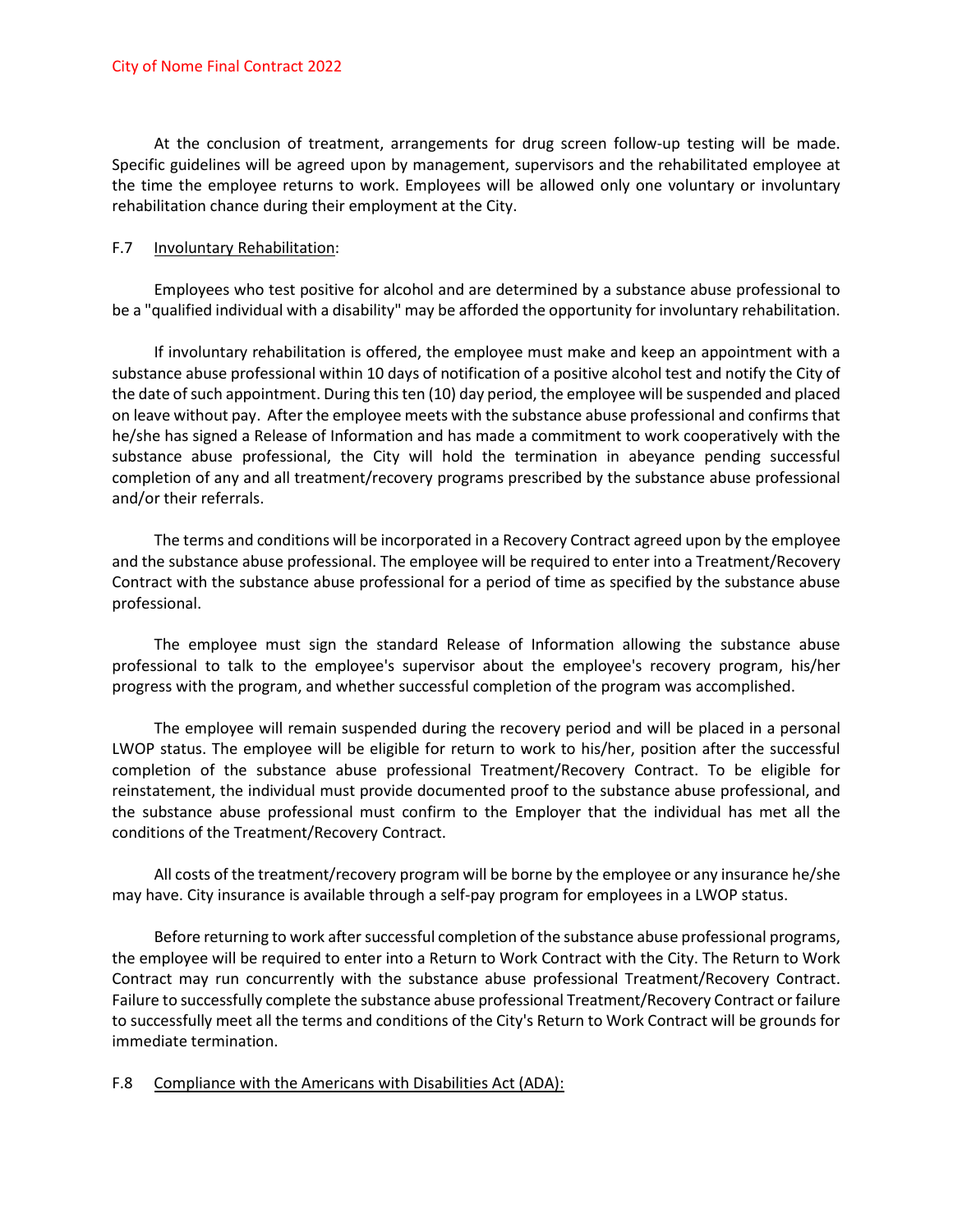(Excerpts taken from the February 15, 1994 Federal Register (59 CFR 7311) for your reference. The Department referenced herein refers to the U.S. DOT. Employer refers to the City.)

The Americans with Disabilities Act of 1990 (ADA) does not, in any way, preclude or interfere with the employers' compliance with the Department's new or existing drug and alcohol testing regulations. However, Title I of ADA, which prohibits discrimination against a "qualified individual with a disability," may affect the personnel actions an employer may wish to take with respect to some individuals who test positive for drugs or alcohol, or otherwise violate the prohibitions of the Department's drug and alcohol rules.

The ADA specifically authorizes employers covered by DOT regulations to require their employees to comply with the standards established in those regulations, including complying with any rules that apply to employment in safety-sensitive positions as defined in the DOT regulations. Under the ADA, an employee is not viewed as "discriminating" for following the mandates of DOT drug and alcohol rules.

The ADA specifically provides that an employee or applicant who is currently engaging in the illegal use of drugs is not a "qualified individual with a disability." It is clear that an individual who has a positive test result on a DOT-mandated drug test is currently engaging in the illegal use of drugs. Therefore, under Title l, an employer may discharge or deny employment to an individual who has a positive result on a U.S.DOT-mandated drug test.

Unlike the situation with respect to current use of illegal drugs, the use of alcohol contrary to law, Federal regulation, or employer policy does not deprive an individual of status as a "qualified individual with a disability" that he or she would otherwise have under Title I. An individual is protected by Title I, however, only if the individual has a disability in the first place. While, as the EEOC noted in its Title I regulation "individuals disabled by alcoholism are afforded the same protections accorded other individuals with disabilities" (56 CFR 35752, July 26, 1991), not all individuals who use alcohol in violation of the law, Federal regulations or employer policy are "disabled by alcoholism."

Under Title I, an alcoholic or a person who no longer uses drugs illegally and is receiving treatment or who has been rehabilitated successfully may be a person with a disability and may be entitled to consideration of accommodation, if s/he is qualified to perform the essential functions of a job. However, an employer may discipline, discharge or deny employment to an alcoholic whose use of alcohol adversely affects job performance or conduct to the extent that s/he is not qualified. An employer may hold an employee who engages in illegal use of drugs or who is an alcoholic to the same qualification standards as other employees, even if the unsatisfactory performance or behavior is related to the drug use or alcoholism of the employee.

The ADA does not preclude an employer from disciplining or dismissing an employee who commits a violation of the employer's conduct and performance standards.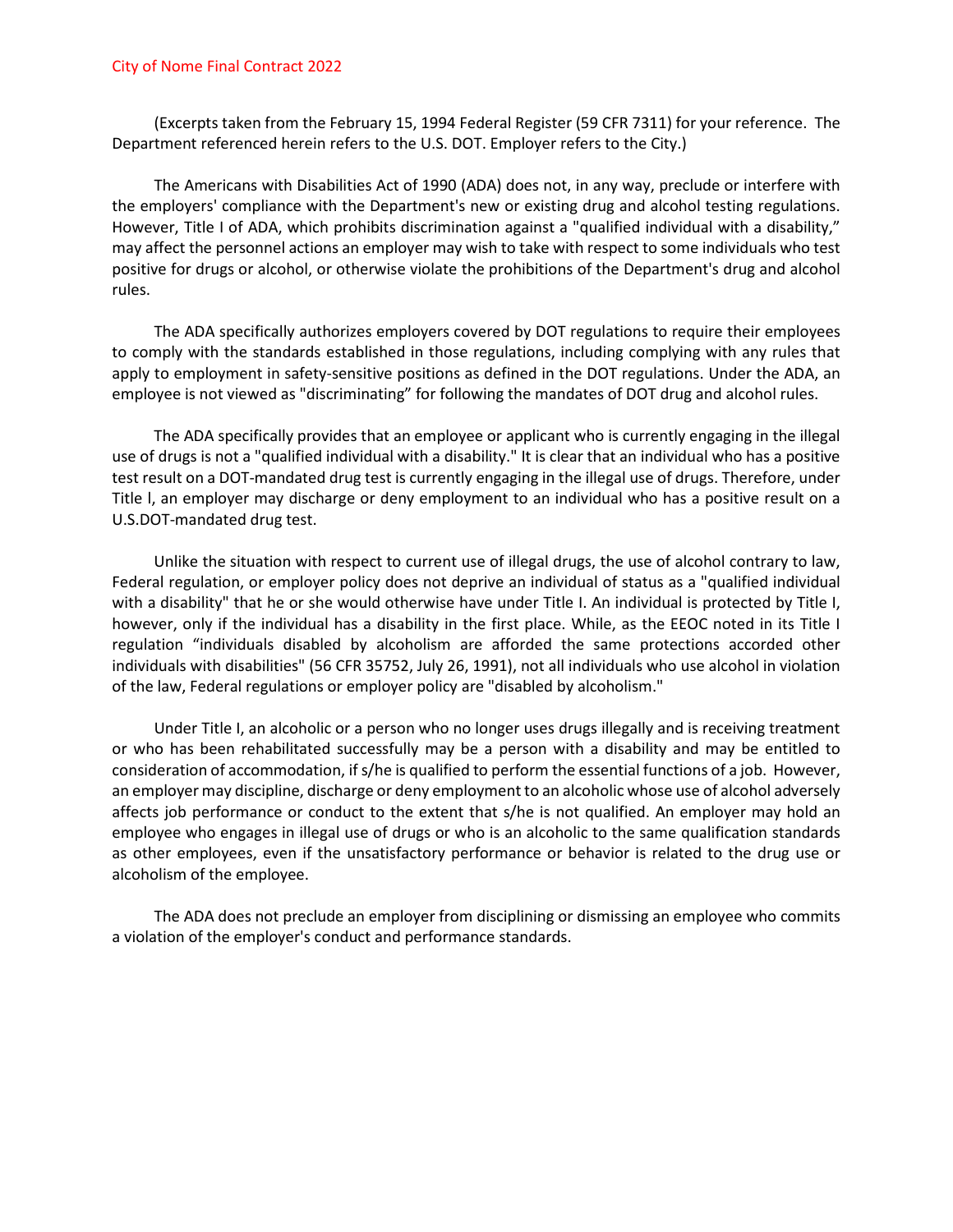## **GENERAL ALCOHOL AND/OR DRUG SCREEN PERFORMANCE IMPAIRMENT EXAM CONSENT**

| Name of Management Representative                                                                                                                                                                                                                                             |
|-------------------------------------------------------------------------------------------------------------------------------------------------------------------------------------------------------------------------------------------------------------------------------|
| Name of Management Representative                                                                                                                                                                                                                                             |
| Medical Consent: I, __________________________________, consent to the collection of my urine sample by<br>the hospital/laboratory staff as requested by the Employer to determine the presence of alcohol and/or<br>drugs, if any.                                           |
| Authorization to Release information: 1, _________________________________, authorize the<br>hospital/laboratory to release a statement that the EMIT/GC-MS test result is positive or negative to my<br>Employer/Union.                                                      |
| I understand that my alteration of this consent form, refusal to consent or cooperate fully with the<br>collection of urine samples or my refusal to authorize the release of the results to my Employer/Union<br>constitutes insubordination and is grounds for termination. |
| I also understand that a positive result on the tests, or, evidence of adulteration of the sample, may be<br>grounds for disciplinary action up to and including termination.                                                                                                 |
|                                                                                                                                                                                                                                                                               |

\_\_\_\_\_\_\_\_\_\_\_\_\_\_\_\_\_\_\_\_\_\_\_\_\_\_\_\_\_\_\_\_\_\_\_\_\_\_\_\_\_\_\_\_\_\_\_\_\_\_\_\_\_ \_\_\_\_\_\_\_\_\_\_\_\_\_\_\_\_\_\_\_\_\_\_\_\_\_\_

Employee's Signature **Date** Date Date Date

Management Representative's Signature **Date** Date

Management Representative's Printed Name

\_\_\_\_\_\_\_\_\_\_\_\_\_\_\_\_\_\_\_\_\_\_\_\_\_\_\_\_\_\_\_\_\_\_\_\_\_\_\_\_\_\_\_\_\_\_\_\_\_\_\_\_\_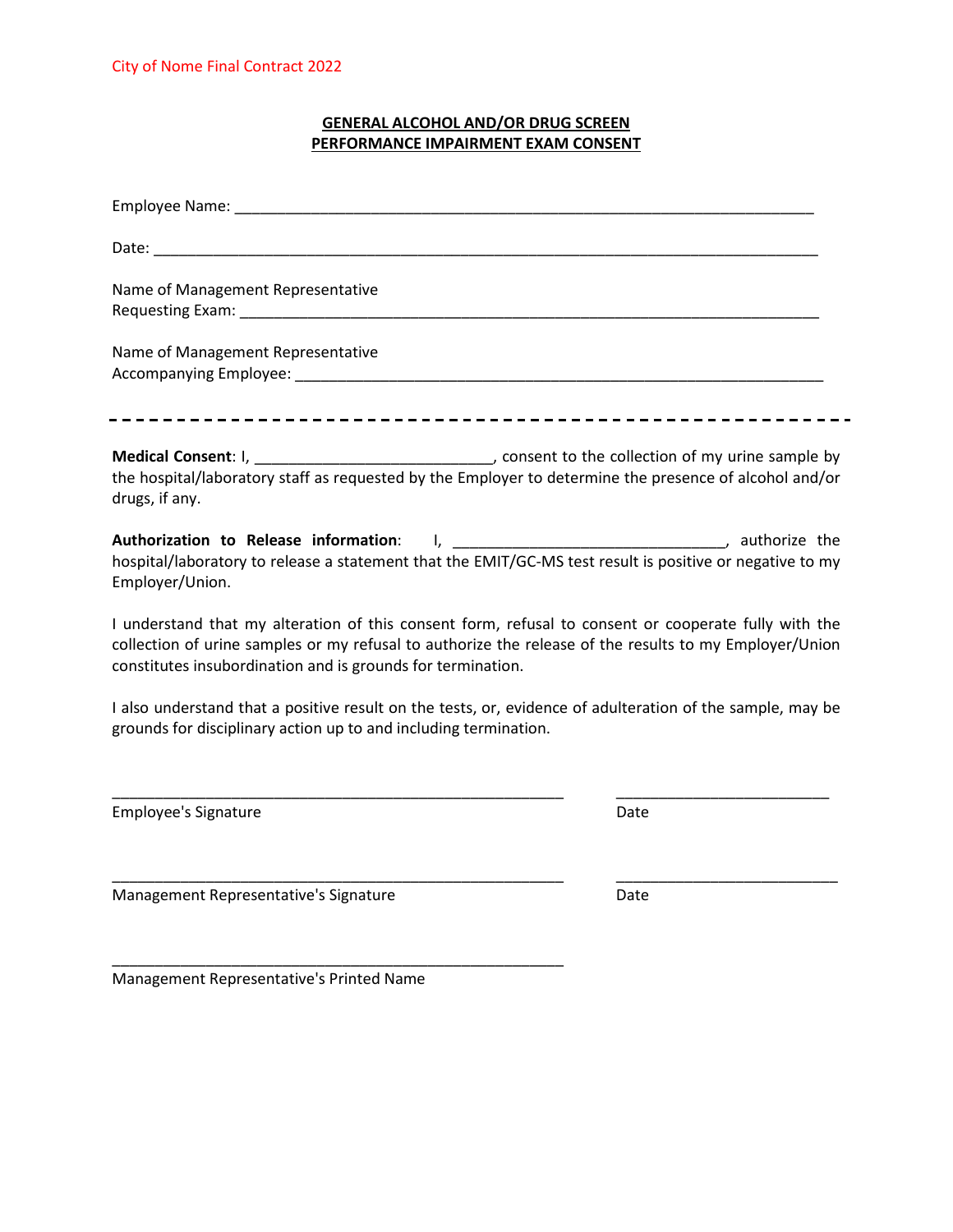# **IMPAIRED BEHAVIOR REPORT FORM**

|            | When requesting a Performance Impairment Exam, the Management Representative must complete this<br>form and attach it to the "Consent Form". Please describe the behavior or reported behavior that causes |
|------------|------------------------------------------------------------------------------------------------------------------------------------------------------------------------------------------------------------|
|            |                                                                                                                                                                                                            |
|            |                                                                                                                                                                                                            |
| Speech     |                                                                                                                                                                                                            |
|            |                                                                                                                                                                                                            |
|            |                                                                                                                                                                                                            |
|            |                                                                                                                                                                                                            |
| Dexterity  |                                                                                                                                                                                                            |
| Standing/  |                                                                                                                                                                                                            |
|            |                                                                                                                                                                                                            |
| Walking    | <u> 1989 - Jan James Sand, Amerikaansk politiker († 1908)</u>                                                                                                                                              |
|            |                                                                                                                                                                                                            |
| Judgment/  |                                                                                                                                                                                                            |
| Decision-  |                                                                                                                                                                                                            |
| making     |                                                                                                                                                                                                            |
|            |                                                                                                                                                                                                            |
| Appearance |                                                                                                                                                                                                            |
| (eyes,     |                                                                                                                                                                                                            |
| clothing,  |                                                                                                                                                                                                            |
| $etc.$ )   |                                                                                                                                                                                                            |

Supervisor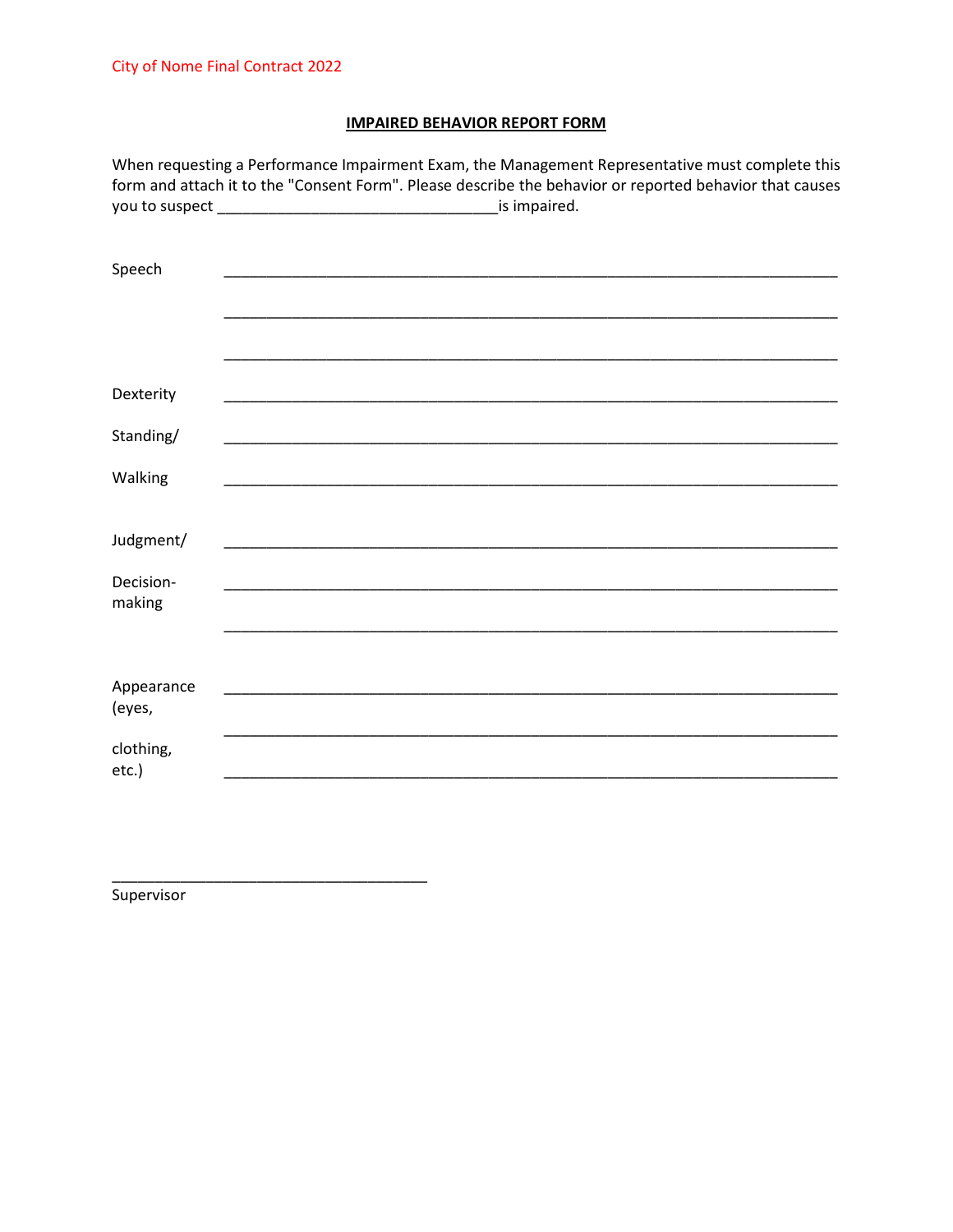| ADDENDUM "A"               |                                                                                      |                                                                                    |  |  |
|----------------------------|--------------------------------------------------------------------------------------|------------------------------------------------------------------------------------|--|--|
|                            | <b>URINE DRUGS OF ABUSE THRESHOLDS</b>                                               |                                                                                    |  |  |
|                            | <b>Screening Cutoff</b>                                                              | <b>Confirmatory Threshold</b>                                                      |  |  |
| Alcohol - (Ethanol)        | $0.03$ g/dl                                                                          | $0.3$ g/dl                                                                         |  |  |
|                            |                                                                                      |                                                                                    |  |  |
| Amphetamines-              | 1000 ng/ml                                                                           | 500 ng/ml                                                                          |  |  |
| Amphetamine                |                                                                                      |                                                                                    |  |  |
| Methamphetamine            |                                                                                      |                                                                                    |  |  |
| <b>Barbiturates-</b>       | 300 $ng/ml$                                                                          | 300 $ng/ml$                                                                        |  |  |
| *Butalbital                | 1000 ng/ml                                                                           |                                                                                    |  |  |
| *Phenobarbital             | 1000-3000 ng/ml                                                                      |                                                                                    |  |  |
| Secobarbital               | 300 ng/ml                                                                            |                                                                                    |  |  |
|                            |                                                                                      |                                                                                    |  |  |
| Benzodiazepines-           | 300 $ng/ml$                                                                          | $200$ ng/ml                                                                        |  |  |
| *Chlordiazepoxide          | 3000 ng/ml                                                                           |                                                                                    |  |  |
| *Diazepam                  | 2000 ng/ml                                                                           |                                                                                    |  |  |
| Oxazepam                   | 300 ng/ml                                                                            |                                                                                    |  |  |
|                            |                                                                                      |                                                                                    |  |  |
| <b>THC (Marijuana)</b>     | 100 ng/ml                                                                            | $15$ ng/ml                                                                         |  |  |
|                            |                                                                                      |                                                                                    |  |  |
| <b>Cocaine Metabolite-</b> |                                                                                      |                                                                                    |  |  |
| Benzoylecgonine            | 300 ng/ml                                                                            | $150$ ng/ml                                                                        |  |  |
| <b>Methadone</b>           | 300 $ng/ml$                                                                          | $100$ ng/ml                                                                        |  |  |
|                            |                                                                                      |                                                                                    |  |  |
| <b>Methaqualone</b>        | 300 ng/ml                                                                            | 300 ng/ml                                                                          |  |  |
|                            |                                                                                      |                                                                                    |  |  |
| Opiates-                   |                                                                                      |                                                                                    |  |  |
| Codeine                    | 1000 ng/ml                                                                           | 300 $ng/ml$                                                                        |  |  |
| Morphine                   | 300 ng/ml                                                                            |                                                                                    |  |  |
| Phencyclidine              | $25$ ng/ml                                                                           | $25$ ng/ml                                                                         |  |  |
|                            |                                                                                      |                                                                                    |  |  |
| Propoxyphene               | 300 ng/ml                                                                            | $100$ ng/ml                                                                        |  |  |
|                            |                                                                                      | * Starred items cannot be detected at the lower recommended level. They first show |  |  |
|                            | up at the higher defined level due to current sensitivity of the testing procedures. |                                                                                    |  |  |